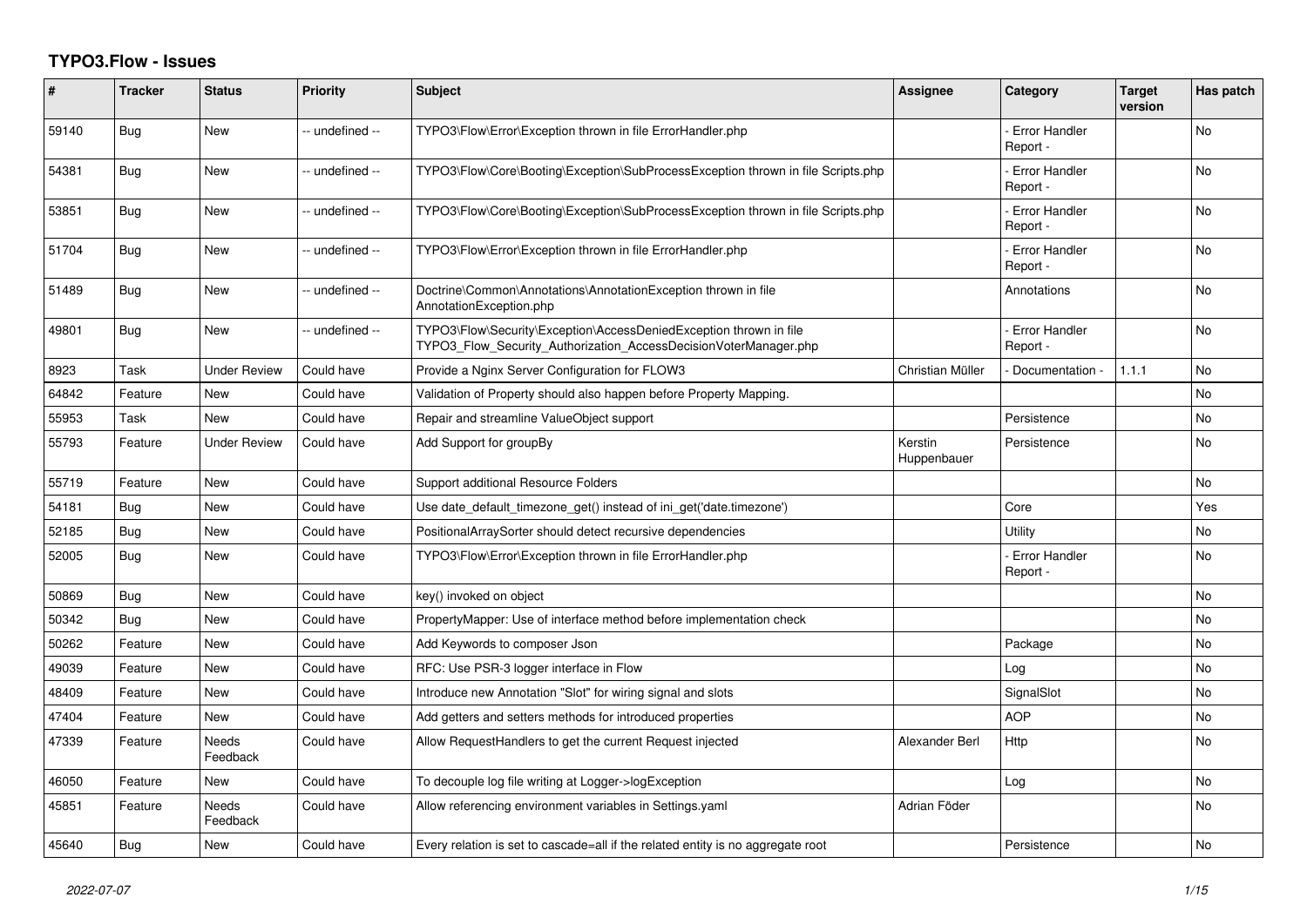| ∦     | <b>Tracker</b> | <b>Status</b>       | <b>Priority</b> | <b>Subject</b>                                                                                             | <b>Assignee</b>       | Category        | <b>Target</b><br>version | Has patch |
|-------|----------------|---------------------|-----------------|------------------------------------------------------------------------------------------------------------|-----------------------|-----------------|--------------------------|-----------|
| 45611 | Bug            | New                 | Could have      | Destruction of session after logout should be configurable                                                 |                       | Security        |                          | No        |
| 45386 | Bug            | New                 | Could have      | Package::buildArrayOfClassFiles tries to determine class names from file paths                             |                       |                 |                          | No        |
| 40418 | Feature        | Needs<br>Feedback   | Could have      | Add an option to flow3:cache: flush thats keeps user sessions active                                       |                       | Session         |                          | No        |
| 39788 | Feature        | New                 | Could have      | RFC: Repository based NotExistsValidator                                                                   |                       | Validation      |                          | No        |
| 38222 | Feature        | <b>New</b>          | Could have      | Step execution signals with concrete name                                                                  |                       | Core            |                          | <b>No</b> |
| 37885 | Feature        | New                 | Could have      | Add CLI to show the object-configuration for a FLOW3 object-name                                           | <b>Martin Ficzel</b>  | Cli             |                          | No        |
| 37831 | Task           | New                 | Could have      | Evaluate using PHP 5.4's internal web server for Functional Testing                                        |                       | - Testing -     |                          | No        |
| 35388 | Feature        | New                 | Could have      | Use the current package as default for translations within controllers                                     |                       | 118n            |                          | No        |
| 34133 | Feature        | New                 | Could have      | RFC: Handle Semicolons in Path part of URIs as Scoped Path Parameters                                      |                       | Property        |                          | No        |
| 33049 | Feature        | New                 | Could have      | Allow configuration of context without environment variable (needed for IIS)                               |                       | Core            |                          | <b>No</b> |
| 31484 | Feature        | Needs<br>Feedback   | Could have      | possibility to modify inner workings of proxy class builder                                                |                       |                 |                          | No        |
| 31339 | Task           | On Hold             | Could have      | Search                                                                                                     |                       | Documentation - |                          | <b>No</b> |
| 27561 | Task           | Accepted            | Could have      | Complete documentation                                                                                     |                       | Documentation - |                          | No        |
| 8981  | Feature        | New                 | Could have      | Security/Performance: Provide Webserver Configuration file for common webservers -<br>do not use .htaccess |                       |                 |                          |           |
| 6602  | Feature        | <b>New</b>          | Could have      | Implement after invocation handling                                                                        | Andreas Förthner      | Security        |                          |           |
| 6601  | Task           | On Hold             | Could have      | Introduce a new roles definition syntax including runtime constraints                                      | Andreas Förthner      | Security        |                          |           |
| 3587  | Feature        | <b>New</b>          | Could have      | Enforce validation rules for value objects already in constructor                                          |                       | Validation      |                          |           |
| 49025 | Task           | <b>Under Review</b> | Could have      | Dynamic locale detection / determination                                                                   | Adrian Föder          | 118n            | 2.1                      | <b>No</b> |
| 40802 | Bug            | Accepted            | Should have     | Documentation mistake (authentication)                                                                     | Karsten<br>Dambekalns | Documentation - | 1.1.1                    | No        |
| 38004 | Bug            | Accepted            | Should have     | Missing CheatSheet folder for Getting Started manual                                                       | Karsten<br>Dambekalns | Documentation - | 1.1.1                    | No        |
| 51312 | Bug            | New                 | Should have     | Default php error handler generates warning (when loading<br>TYPO3\Flow\Error\Exception class)             |                       | Core            | 2.0                      | <b>No</b> |
| 65684 | Bug            | New                 | Should have     | Could not acquire lock for ClassLoader cache creation                                                      | Sebastian Heuer       |                 |                          | No        |
| 62740 | Bug            | New                 | Should have     | Add check on literal in TypeHandlingUtility::isCollectionType                                              |                       | Utility         |                          | No        |
| 62009 | <b>Bug</b>     | <b>New</b>          | Should have     | Rewrite URI Filename could be empty                                                                        |                       |                 |                          |           |
| 61043 | Task           | New                 | Should have     | Rename ClassSchema to ModelSchema                                                                          |                       | Reflection      |                          | No        |
| 60095 | Feature        | <b>Under Review</b> | Should have     | LockManager's LockHoldingStackPage should be configurable                                                  |                       | Configuration   |                          | No        |
| 59747 | <b>Bug</b>     | New                 | Should have     | TYPO3\Flow\Error\Exception thrown in file ErrorHandler.php                                                 |                       |                 |                          | No        |
| 59672 | Feature        | <b>Under Review</b> | Should have     | Add support for Doctrine 2.5 embeddables                                                                   | Alexander Berl        | Persistence     |                          | No        |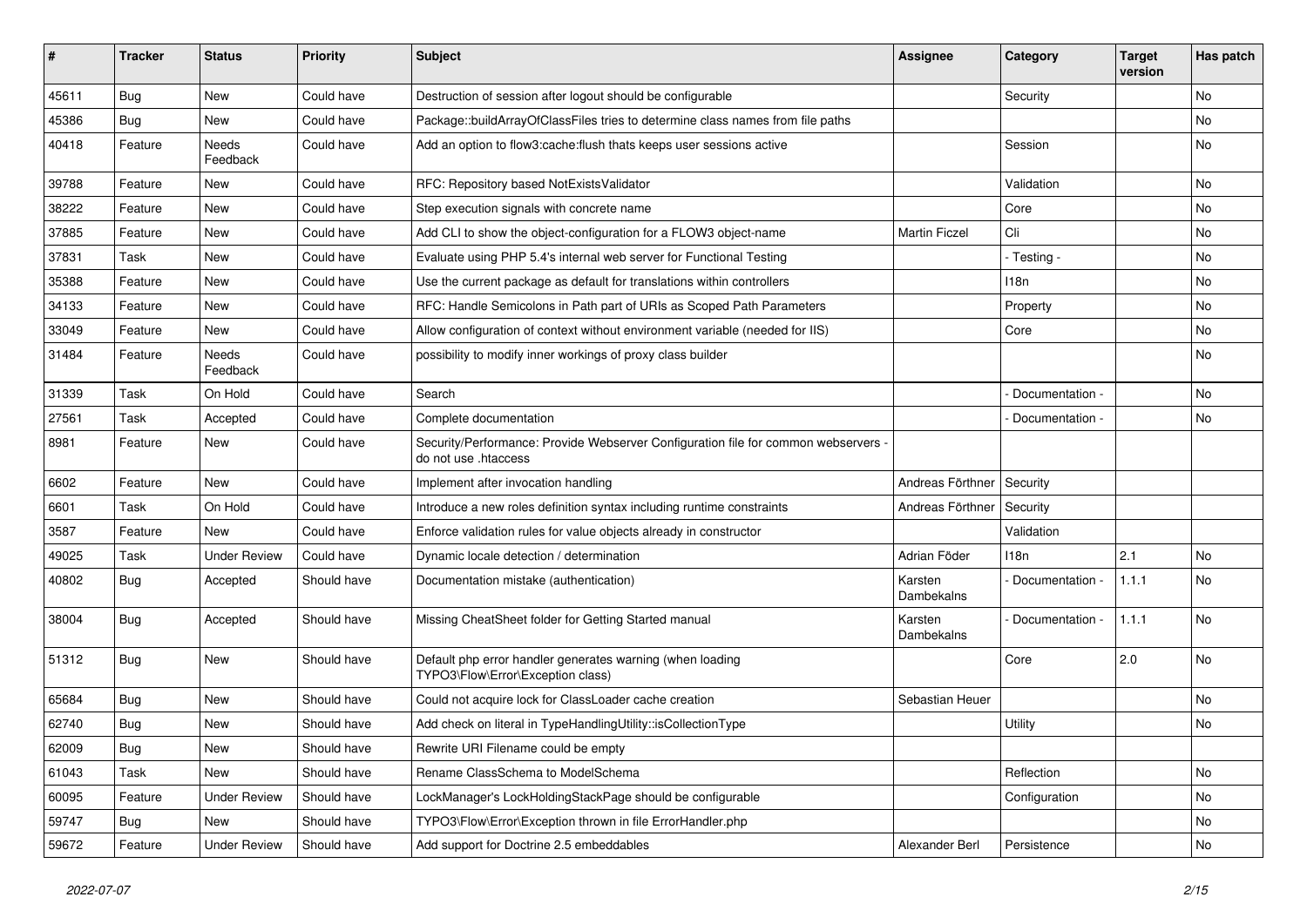| ∦     | <b>Tracker</b>   | <b>Status</b>       | <b>Priority</b> | <b>Subject</b>                                                                                      | <b>Assignee</b>             | Category                         | <b>Target</b><br>version | Has patch |
|-------|------------------|---------------------|-----------------|-----------------------------------------------------------------------------------------------------|-----------------------------|----------------------------------|--------------------------|-----------|
| 59442 | Bug              | <b>Under Review</b> | Should have     | Composite primary keys including foreign entity don't work                                          |                             | Persistence                      |                          | No        |
| 59366 | <b>Bug</b>       | <b>Under Review</b> | Should have     | fix* lifecycle callbacks should not be registered for unproxied entities                            |                             | Persistence                      |                          | No        |
| 59357 | <b>Bug</b>       | New                 | Should have     | Using the PackageManager directly instead of the Interface results in unexpected<br>behavior        |                             |                                  |                          | No        |
| 59322 | <b>Bug</b>       | New                 | Should have     | Mssing field exception should show missing migrations as well                                       |                             | Persistence                      |                          | No        |
| 59244 | Feature          | New                 | Should have     | Message or Container needs context                                                                  |                             |                                  |                          | No        |
| 59084 | <b>Bug</b>       | New                 | Should have     | if 403 Exception show reason                                                                        |                             |                                  |                          | No        |
| 59049 | <b>Bug</b>       | New                 | Should have     | TYPO3\Flow\Error\Exception thrown in file ErrorHandler.php                                          |                             | <b>Error Handler</b><br>Report - |                          | No        |
| 59023 | <b>Bug</b>       | New                 | Should have     | BooleanConverter should not convert empty values to boolean                                         |                             | Property                         |                          | No        |
| 58996 | <b>Bug</b>       | New                 | Should have     | ResourceManager adding to persistence                                                               |                             |                                  |                          | No        |
| 58852 | Bug              | New                 | Should have     | TYPO3\Flow\Security\Exception\AccessDeniedException should clarify which action<br>fails to execute |                             | Security                         |                          | No        |
| 58773 | <b>Bug</b>       | Accepted            | Should have     | Improve NoMatchingRouteException                                                                    | <b>Bastian</b><br>Waidelich | MVC - Routing                    |                          | No        |
| 58744 | <b>Bug</b>       | New                 | Should have     | Can not split configuration in settings.yaml                                                        |                             |                                  |                          | No        |
| 58408 | Task             | New                 | Should have     | Disable manualy persisting                                                                          |                             |                                  |                          | No        |
| 58193 | <b>Bug</b>       | <b>Under Review</b> | Should have     | Forward-port changelogs to master branch                                                            | Karsten<br>Dambekalns       |                                  |                          | No        |
| 58184 | Major<br>Feature | New                 | Should have     | HTTP request argument building for different use cases                                              |                             | Http                             |                          | No        |
| 57972 | <b>Bug</b>       | New                 | Should have     | Missing @ManyToOne in example for resource                                                          |                             | Documentation -                  |                          | No        |
| 57815 | <b>Bug</b>       | New                 | Should have     | Invalid resources are saved in the persistent resources folder                                      |                             | Resource                         |                          | No        |
| 57796 | <b>Bug</b>       | New                 | Should have     | XLIFF Fails if $id ==$ nodedata                                                                     |                             |                                  |                          | No        |
| 57763 | Feature          | New                 | Should have     | Allow controller / package / action as params in<br>\TYPO3\Fluid\ViewHelpers\Form\ButtonViewHelper  |                             |                                  |                          | No        |
| 57450 | <b>Bug</b>       | New                 | Should have     | International E-Mail addresses (umlauts, etc.) are not validated correctly                          |                             | Validation                       |                          | No        |
| 57437 | <b>Bug</b>       | New                 | Should have     | Composer package replacement is not supported                                                       |                             | Package                          |                          | No        |
| 56916 | Feature          | New                 | Should have     | Support PATCH request method as of RFC5789                                                          |                             | Http                             |                          | No        |
| 56602 | Major<br>Feature | New                 | Should have     | Handling Of Multi Identity Entities                                                                 |                             | Persistence                      |                          | No        |
| 56573 | Bug              | New                 | Should have     | Converting by Flow\Identity                                                                         |                             | Persistence                      |                          | No        |
| 56556 | Feature          | New                 | Should have     | support has Property and is Property                                                                |                             |                                  |                          | No        |
| 56486 | Feature          | New                 | Should have     | Optimize the ObjectManager for performance                                                          |                             |                                  |                          | No        |
| 56107 | <b>Bug</b>       | New                 | Should have     | Property mapping configuration only supports one wildcard at a time                                 |                             | Property                         |                          | No        |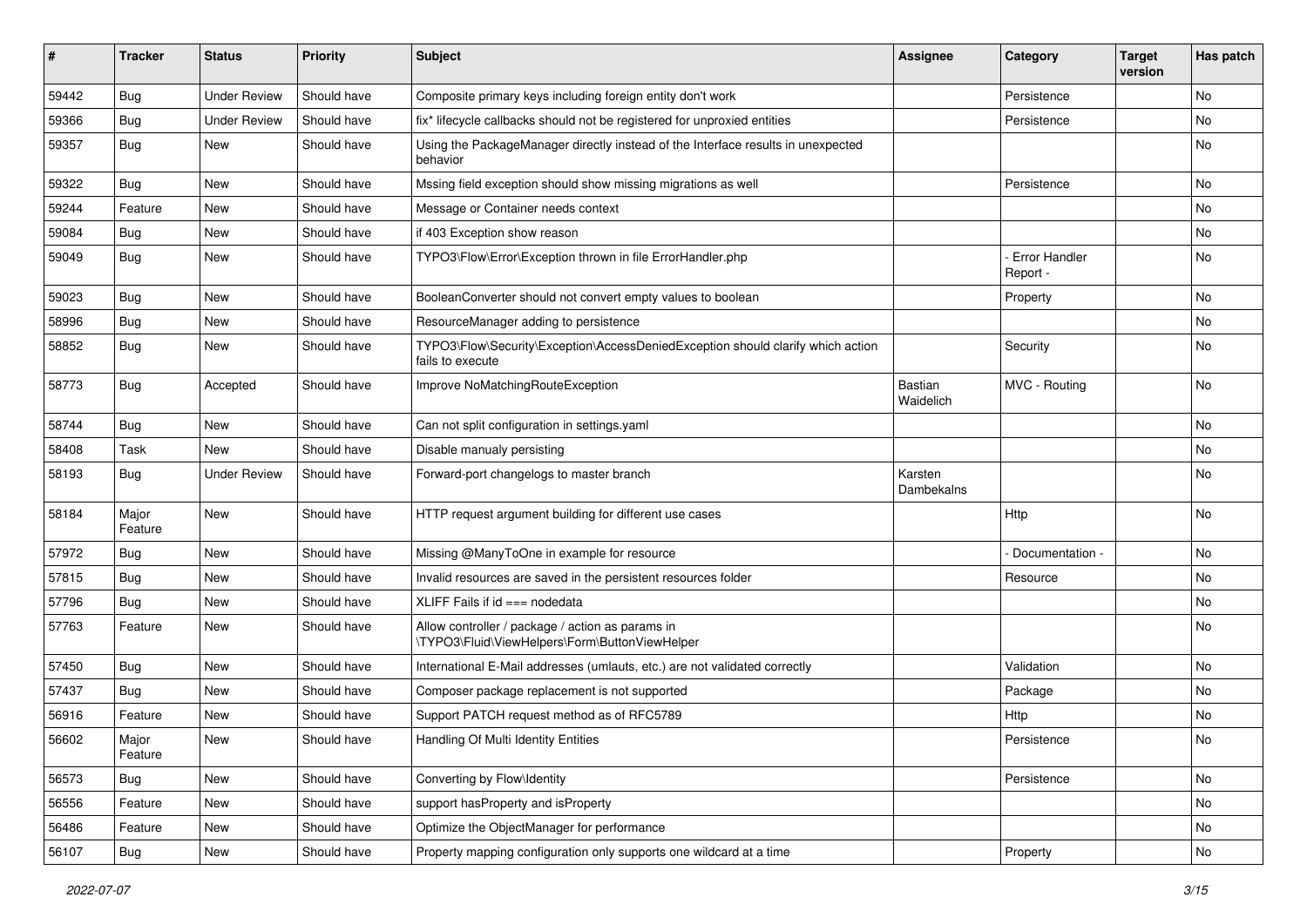| $\pmb{\#}$ | <b>Tracker</b> | <b>Status</b>       | <b>Priority</b> | <b>Subject</b>                                                                                                       | <b>Assignee</b>      | Category      | <b>Target</b><br>version | Has patch |
|------------|----------------|---------------------|-----------------|----------------------------------------------------------------------------------------------------------------------|----------------------|---------------|--------------------------|-----------|
| 56036      | Feature        | <b>New</b>          | Should have     | Optimize autoloading                                                                                                 |                      |               |                          | <b>No</b> |
| 55958      | Task           | New                 | Should have     | RFC: Use PHP 5.4 closure features for direct ObjectAccess                                                            |                      |               |                          | No        |
| 55957      | Task           | <b>New</b>          | Should have     | RFC: Optimize AOP proxies                                                                                            |                      | <b>AOP</b>    |                          | <b>No</b> |
| 55954      | <b>Bug</b>     | New                 | Should have     | Associations to ValueObjects should not be cascade all'd                                                             |                      |               |                          | No        |
| 55831      | Feature        | New                 | Should have     | Different scenarios for session settings                                                                             |                      |               |                          | No        |
| 55306      | Bug            | <b>Under Review</b> | Should have     | Filenames should not exceed 255 characters                                                                           | Christian Müller     |               |                          | No        |
| 55199      | Feature        | <b>New</b>          | Should have     | Avoid Buffering of Shell output                                                                                      |                      | Cli           |                          | No        |
| 54744      | <b>Bug</b>     | New                 | Should have     | System.log contains many NOTICE Flow The argument "workspace" declared in<br>pointcut does not exist in method TYPO3 |                      | Log           |                          | No        |
| 54589      | <b>Bug</b>     | New                 | Should have     | Role parent is not removed from roles MM table                                                                       |                      | Security      |                          | No        |
| 54458      | Bug            | <b>New</b>          | Should have     | Missing Version Number in packages                                                                                   |                      | Package       |                          | <b>No</b> |
| 54446      | <b>Bug</b>     | New                 | Should have     | Cache filebackend 'include once'                                                                                     |                      | Cache         |                          | No        |
| 54146      | Bug            | New                 | Should have     | Different sorting of arguments in ACL Patterns doesnt work                                                           | Christian Müller     | Security      |                          | No        |
| 54037      | Feature        | <b>Under Review</b> | Should have     | JsonView accepts encoding options                                                                                    |                      | <b>MVC</b>    |                          | No        |
| 53620      | <b>Bug</b>     | <b>New</b>          | Should have     | Move Classes/TYPO3/Flow/Composer to own Package                                                                      |                      | Package       |                          | No        |
| 53533      | Bug            | New                 | Should have     | Class reflection assumes reverse PSR-0, can lead to fail in autoloader                                               |                      | Reflection    |                          | No        |
| 53350      | Bug            | Accepted            | Should have     | Trying to create a Link in an Template in CLI Context should provide a helpful<br>exception                          | Bastian<br>Waidelich | MVC - Routing |                          | No        |
| 53262      | Bug            | <b>New</b>          | Should have     | FileBakend have some race condition                                                                                  | Dominique Feyer      | Cache         |                          | Yes       |
| 53224      | <b>Bug</b>     | New                 | Should have     | Constructor in subclass breaks call chain leading to missing identifier / uuid                                       |                      | Object        |                          | No        |
| 53189      | <b>Bug</b>     | New                 | Should have     | Blog tutorial no longer works                                                                                        | <b>Philipp Maier</b> |               |                          | No        |
| 53177      | Feature        | <b>New</b>          | Should have     | entity resource policy value support for `this`                                                                      |                      | Security      |                          | No        |
| 52945      | <b>Bug</b>     | New                 | Should have     | Excluded classes should only be excluded from reflection but still autoloaded                                        |                      |               |                          | No        |
| 52909      | <b>Bug</b>     | New                 | Should have     | Class Loader fallback to non-proxy hides fatal errors                                                                |                      | Core          |                          | No        |
| 52590      | Feature        | New                 | Should have     | Provide a way to get the Doctrine QueryBuilder                                                                       |                      |               |                          | No        |
| 52430      | <b>Bug</b>     | <b>New</b>          | Should have     | Cannot convert from UUID to auto-increment ID                                                                        |                      |               |                          | No        |
| 52280      | Task           | <b>Under Review</b> | Should have     | Throw Exception if there is an array in PSR-0 autoload                                                               |                      |               |                          | Yes       |
| 52014      | Bug            | New                 | Should have     | Migration makes fields NOT NULL even though not true                                                                 |                      | Persistence   |                          | No        |
| 51972      | <b>Bug</b>     | New                 | Should have     | Joins for every deep property constraint make cartesian selection                                                    | Adrian Föder         |               |                          | Yes       |
| 51811      | <b>Bug</b>     | New                 | Should have     | Improve session handle when the authenticated account is removed from persitance                                     | Dominique Feyer      |               |                          | Yes       |
| 51763      | Bug            | New                 | Should have     | HttpRequest always returns content of the current request                                                            |                      | Http          |                          | No        |
| 51676      | Feature        | <b>Under Review</b> | Should have     | Support of symlinks for Resources                                                                                    |                      | Resource      |                          | No        |
| 51530      | Task           | New                 | Should have     | Improve speed of Files::readDirectoryRecursively using RecursiveDirectoryIterator?                                   |                      |               |                          | No        |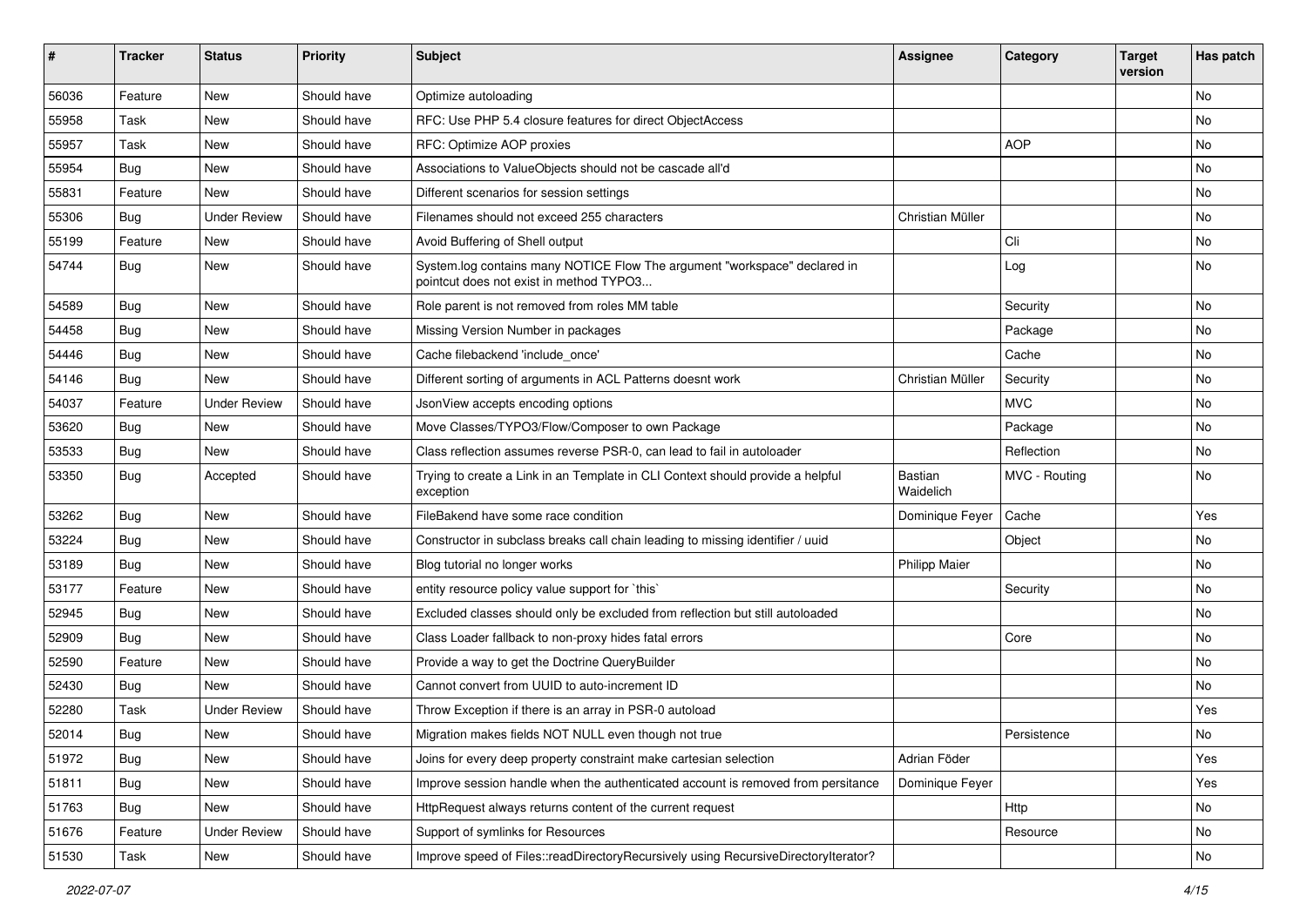| #     | <b>Tracker</b> | <b>Status</b>            | <b>Priority</b> | <b>Subject</b>                                                                                        | <b>Assignee</b>       | Category                         | <b>Target</b><br>version | Has patch |
|-------|----------------|--------------------------|-----------------|-------------------------------------------------------------------------------------------------------|-----------------------|----------------------------------|--------------------------|-----------|
| 51459 | Feature        | New                      | Should have     | Allow catching of particular exceptions on property mapping                                           |                       | <b>MVC</b>                       |                          | No        |
| 51286 | Task           | New                      | Should have     | Custom error views should introduce a controller context somehow                                      |                       |                                  |                          | No        |
| 51188 | <b>Bug</b>     | New                      | Should have     | Doctrine does not respect AOP-injected properties                                                     |                       | Persistence                      |                          | No        |
| 50901 | Feature        | New                      | Should have     | @IgnoreValidation also for class fields                                                               |                       | Validation                       |                          | No        |
| 50395 | Bug            | Accepted                 | Should have     | Route cache caches routes for non dispatchable requests                                               | Bastian<br>Waidelich  | MVC - Routing                    |                          | No        |
| 50382 | Task           | New                      | Should have     | Impossible to use arguments in CLI that are added by overriding<br>initializeCommandMethodArguments() |                       | Command                          |                          | No        |
| 50080 | <b>Bug</b>     | Needs<br>Feedback        | Should have     | Broken concept for CLI/Web separation                                                                 | Karsten<br>Dambekalns | Core                             |                          | No        |
| 49806 | Task           | Accepted                 | Should have     | Date formatting should care about the time zone                                                       | Adrian Föder          | 118n                             |                          | No        |
| 49780 | <b>Bug</b>     | New                      | Should have     | Roles are not synchronized                                                                            |                       | Security                         |                          | No        |
| 49566 | <b>Bug</b>     | New                      | Should have     | NULL source values are not handled correctly                                                          | Adrian Föder          | Property                         |                          | No        |
| 49372 | <b>Bug</b>     | New                      | Should have     | ObjectConverter ignores implemented interface when mapping subtype                                    |                       |                                  |                          | No        |
| 49050 | Feature        | New                      | Should have     | Allow Subqueries in QueryInterface                                                                    |                       | Persistence                      |                          | No        |
| 49011 | <b>Bug</b>     | <b>Under Review</b>      | Should have     | Support executing TYPO3.Flow inside a PHAR                                                            |                       |                                  |                          | No        |
| 48873 | <b>Bug</b>     | New                      | Should have     | Error when calling resourceManager->deleteResource on unpublished Resource                            |                       | <b>Error Handler</b><br>Report - |                          | No        |
| 48862 | Feature        | New                      | Should have     | Possibility to exclude package from file monitoring                                                   |                       | Monitor                          |                          | No        |
| 48657 | Feature        | <b>Under Review</b>      | Should have     | support HTTP_RANGE                                                                                    |                       |                                  |                          | No        |
| 48596 | <b>Bug</b>     | <b>Under Review</b>      | Should have     | IgnoredTags configuration should be easier to configure from packages                                 | Alexander Berl        | Configuration                    |                          | No        |
| 48532 | <b>Bug</b>     | <b>Under Review</b>      | Should have     | JsonView Configuration behaves differently for arrays and objects                                     | Alexander Berl        | <b>MVC</b>                       |                          | <b>No</b> |
| 48430 | <b>Bug</b>     | New                      | Should have     | Default validator-messages are not correctly formatted                                                |                       |                                  |                          | No        |
| 48429 | <b>Bug</b>     | New                      | Should have     | Remove- and update-actions on repository are not persisted                                            |                       |                                  |                          | No        |
| 48296 | Task           | <b>Needs</b><br>Feedback | Should have     | Missing method in ExceptionHandlerInterface                                                           |                       |                                  |                          | No        |
| 48167 | Feature        | Accepted                 | Should have     | Command line account and role browsing                                                                | Adrian Föder          | Security                         |                          | No        |
| 47951 | Feature        | <b>New</b>               | Should have     | Warn if persistence stack is not empty at the end of a get-request                                    |                       | Persistence                      |                          | No        |
| 47859 | Task           | Accepted                 | Should have     | Logging: Do not log all decisions in \TYPO3\Flow\Security\Aspect\LoggingAspect                        | Robert Lemke          | Security                         |                          | No        |
| 47456 | Feature        | New                      | Should have     | ManyToOne and OneToOne Relations of Objects passed as Action Argument are<br>loaded automatically     |                       | Validation                       |                          | No        |
| 47429 | Bug            | New                      | Should have     | Global policy files no longer allowed                                                                 |                       | Security                         |                          | No        |
| 47273 | Feature        | New                      | Should have     | Support mapping properties with differing types for setter and property                               |                       | Property                         |                          | No        |
| 47236 | <b>Bug</b>     | Needs<br>Feedback        | Should have     | Error at offset 6279 of 6338                                                                          |                       |                                  |                          | No        |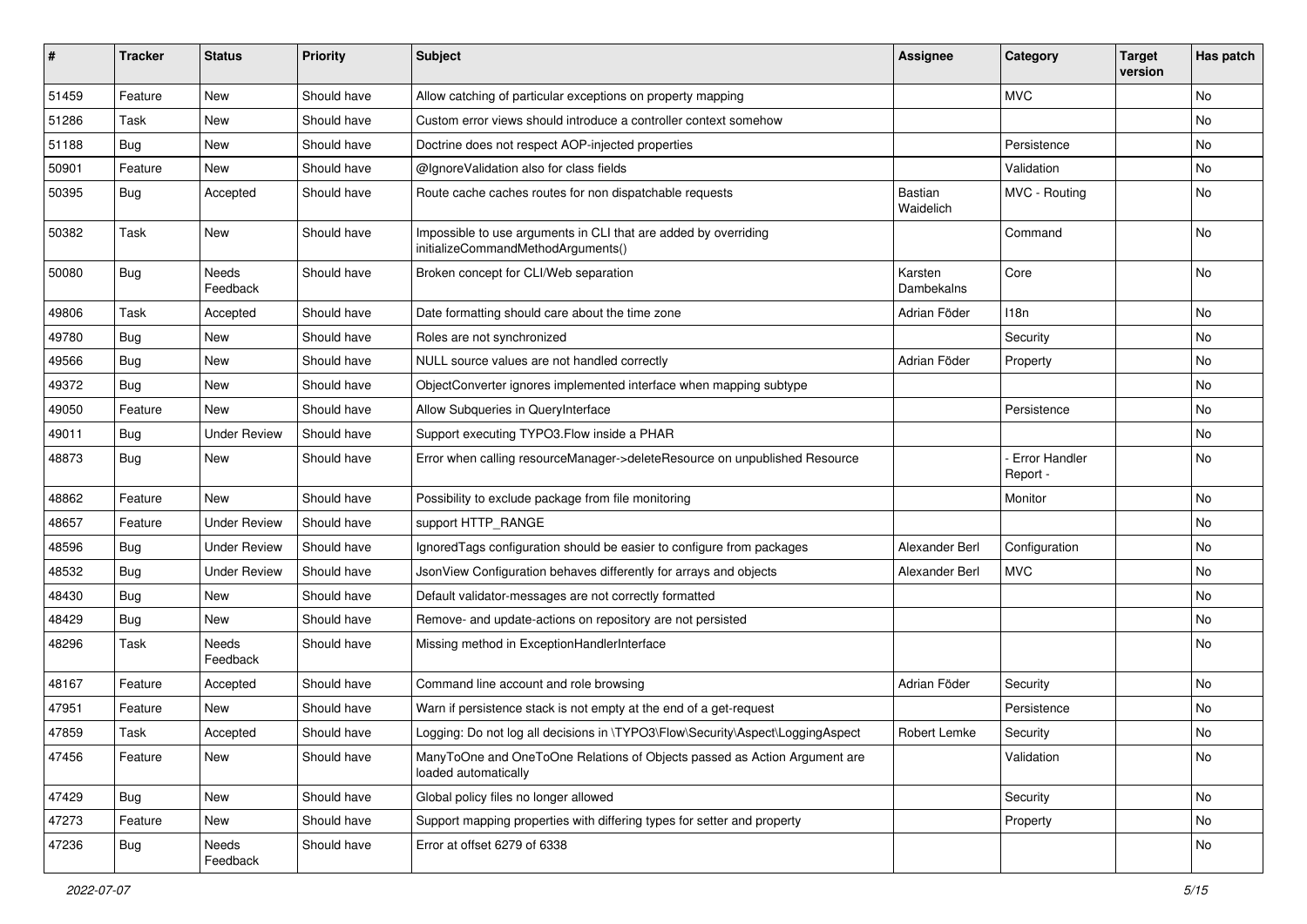| ∦     | <b>Tracker</b> | <b>Status</b>            | <b>Priority</b> | <b>Subject</b>                                                                                                               | <b>Assignee</b>       | Category        | <b>Target</b><br>version | Has patch |
|-------|----------------|--------------------------|-----------------|------------------------------------------------------------------------------------------------------------------------------|-----------------------|-----------------|--------------------------|-----------|
| 47191 | Feature        | <b>Under Review</b>      | Should have     | Make (property) Validators aware of parent class and the property they belong to                                             |                       | Validation      |                          | No        |
| 47075 | Feature        | <b>New</b>               | Should have     | Make Exception more meaningful                                                                                               |                       | Resource        |                          | No        |
| 46974 | <b>Bug</b>     | Accepted                 | Should have     | Original and Proxy class in one file makes it difficult to reach 100% code coverage for<br>functional tests                  | Christian Müller      | Object          |                          | No        |
| 46910 | Feature        | <b>New</b>               | Should have     | Composer integration - PackageStates.php                                                                                     |                       |                 |                          | <b>No</b> |
| 46823 | Task           | Accepted                 | Should have     | Detect APC and APCu correctly                                                                                                |                       | Cache           |                          | <b>No</b> |
| 46816 | Feature        | New                      | Should have     | Add xcache cache backend                                                                                                     |                       | Cache           |                          | No        |
| 46371 | Feature        | New                      | Should have     | Support compilation of static information in proxy classes                                                                   | Christopher<br>Hlubek |                 |                          | <b>No</b> |
| 46318 | Feature        | <b>New</b>               | Should have     | [caching framework] Extend cache interface to handle multiple entries                                                        |                       | Cache           |                          | No        |
| 46216 | Feature        | New                      | Should have     | Add wincache cache backend                                                                                                   |                       | Cache           |                          | No        |
| 46210 | <b>Bug</b>     | <b>Needs</b><br>Feedback | Should have     | securityContext->getParty() in the initializeObject() method of a session-Scope object<br>throws exception on second request |                       | Session         |                          | No        |
| 46073 | <b>Bug</b>     | <b>Under Review</b>      | Should have     | Scripts::executeCommand must be usable outsite of TYPO3.Flow                                                                 |                       |                 |                          | <b>No</b> |
| 46066 | <b>Bug</b>     | New                      | Should have     | Currency formatter uses wrong format for ISO 4217 currency codes                                                             |                       | 118n            |                          | No        |
| 46063 | Feature        | New                      | Should have     | Implement username password provider with "remember me" persistent cookie                                                    | Christopher<br>Hlubek | Security        |                          | <b>No</b> |
| 46011 | Task           | New                      | Should have     | Validate annotation with missing type should throw useful error                                                              |                       | Validation      |                          | No        |
| 46010 | <b>Bug</b>     | New                      | Should have     | Generating a DiscriminatorMap with base class in different namespace does not work                                           |                       | Persistence     |                          | No        |
| 46009 | Task           | New                      | Should have     | Improve error message for missing class in Flow annotation driver                                                            |                       | Persistence     |                          | No        |
| 45917 | <b>Bug</b>     | New                      | Should have     | RoutePartHandler transliteration must be improved                                                                            |                       | MVC - Routing   |                          | No        |
| 45669 | <b>Bug</b>     | New                      | Should have     | PersistentObjectConverter does not convert ValueObjects by __identity                                                        |                       |                 |                          | <b>No</b> |
| 45623 | <b>Bug</b>     | New                      | Should have     | SQL error when calling TYPO3.Blog Setup controller                                                                           |                       | Documentation - |                          | No        |
| 45409 | Feature        | New                      | Should have     | Support validation of abstract nested properties                                                                             |                       | Validation      |                          | No        |
| 45405 | <b>Bug</b>     | Accepted                 | Should have     | Uncaught Exception in DynamicRoutePart                                                                                       | Bastian<br>Waidelich  | MVC - Routing   |                          | No        |
| 45272 | <b>Bug</b>     | New                      | Should have     | Related Value Objects get deleted by default cascading                                                                       |                       |                 |                          | No        |
| 45103 | Feature        | <b>New</b>               | Should have     | Make static resource URI generation available outside of Fluid                                                               |                       | Resource        |                          | No        |
| 45100 | Feature        | <b>Under Review</b>      | Should have     | RequestDispatchingAspect should check if entry point can handle current request                                              | Christopher<br>Hlubek |                 |                          |           |
| 44891 | Feature        | New                      | Should have     | Routes should be able to enforce http/https protocol                                                                         |                       | MVC - Routing   |                          | No        |
| 44712 | Task           | Accepted                 | Should have     | Decouple Argument-Building in the HTTP-Request-Constructor                                                                   |                       | Http            |                          | No        |
| 44563 | Feature        | New                      | Should have     | Logged in users via HTTP Basic always get re-authenticated                                                                   |                       | Security        |                          | No        |
| 44542 | Task           | New                      | Should have     | Mention the risk of requestPatterns regarding foreign package's SecurityContext<br>usage                                     | Adrian Föder          | Documentation - |                          | No        |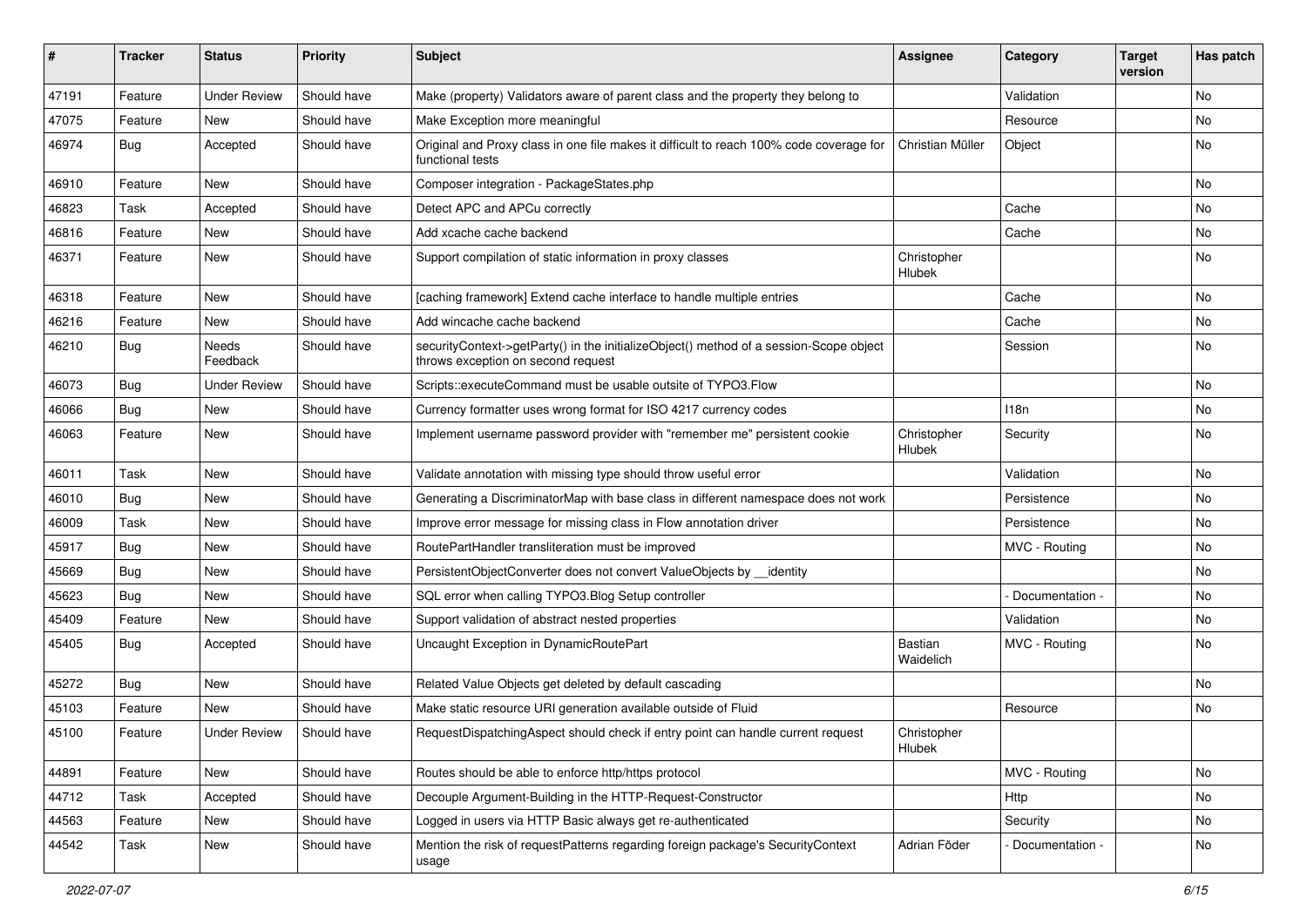| #     | <b>Tracker</b> | <b>Status</b>       | <b>Priority</b> | <b>Subject</b>                                                                            | <b>Assignee</b>         | Category    | <b>Target</b><br>version | Has patch |
|-------|----------------|---------------------|-----------------|-------------------------------------------------------------------------------------------|-------------------------|-------------|--------------------------|-----------|
| 44396 | Task           | Accepted            | Should have     | Move Doctrine ORM integration onto own namespace                                          | Karsten<br>Dambekalns   | Persistence |                          | No        |
| 44375 | Task           | Accepted            | Should have     | Make all persistence reads go through repositories                                        | Karsten<br>Dambekalns   | Persistence |                          | No        |
| 44244 | Bug            | New                 | Should have     | defaultOrderings aren't applied on related objects                                        |                         | Persistence |                          | No        |
| 44123 | Feature        | <b>New</b>          | Should have     | Make the "Flow requires the PHP setting "date.timezone"" error more beautiful             |                         |             |                          | <b>No</b> |
| 43993 | Task           | New                 | Should have     | Warn when no migrations are found at all during doctrine: migrate                         |                         | Persistence |                          | No        |
| 43967 | Bug            | New                 | Should have     | Error in evaluating orphanRemoval in Flow Annotation driver                               |                         | Persistence |                          | No        |
| 43947 | <b>Bug</b>     | New                 | Should have     | Redirect to login after Session timeout                                                   |                         |             |                          | No        |
| 43930 | Task           | Needs<br>Feedback   | Should have     | Remove canRender() completely?!                                                           | Sebastian<br>Kurfuerst  |             |                          | No        |
| 43841 | Feature        | <b>New</b>          | Should have     | Add package support to validation errors                                                  |                         |             |                          | No        |
| 43572 | Feature        | New                 | Should have     | Uri should support manipulation of query arguments                                        |                         |             |                          | No        |
| 43192 | Bug            | Accepted            | Should have     | findByIdentifier() for non-persisted objects not working for custom identifier properties | Karsten<br>Dambekalns   | Persistence |                          | No        |
| 43082 | Feature        | Needs<br>Feedback   | Should have     | Add CLI support for scaffolding models, views, controller                                 |                         |             |                          | No        |
| 42888 | Bug            | Needs<br>Feedback   | Should have     | ResourceManager chokes on non existing files                                              |                         | Resource    |                          | No        |
| 42550 | Task           | <b>Under Review</b> | Should have     | Add top-level .htaccess to block everything but Web                                       | Karsten<br>Dambekalns   |             |                          | No        |
| 41900 | Feature        | Accepted            | Should have     | Check for duplicate PSR-0 autoload namespaces                                             | Christian Jul<br>Jensen | Package     |                          | No        |
| 41832 | Task           | New                 | Should have     | Improve error handling for incompatible packages                                          | Christian Jul<br>Jensen | Package     |                          | No        |
| 41807 | Task           | <b>Under Review</b> | Should have     | Initialize the eventmanager in the EntityManagerInterface                                 |                         | Persistence |                          | No        |
| 41727 | <b>Bug</b>     | Accepted            | Should have     | @Flow\Identity and @ORM\InheritanceType("JOINED") can't be used together                  | Karsten<br>Dambekalns   |             |                          | No        |
| 41533 | Bug            | Needs<br>Feedback   | Should have     | Ignored object-validation in editAction when redirecting back from updateAction           |                         |             |                          | No        |
| 41420 | Feature        | New                 | Should have     | Support entity versioning                                                                 |                         | Persistence |                          | No        |
| 41414 | Task           | Needs<br>Feedback   | Should have     | Check packageKey naming / file structure below Packages/Vendor                            |                         | Package     |                          | No        |
| 41029 | Bug            | Accepted            | Should have     | Method security is also evaluating abstract classes                                       | Karsten<br>Dambekalns   | Security    |                          | No        |
| 40824 | <b>Bug</b>     | Needs<br>Feedback   | Should have     | Modified action controller methods not detected properly                                  | Andreas Förthner        |             |                          | No        |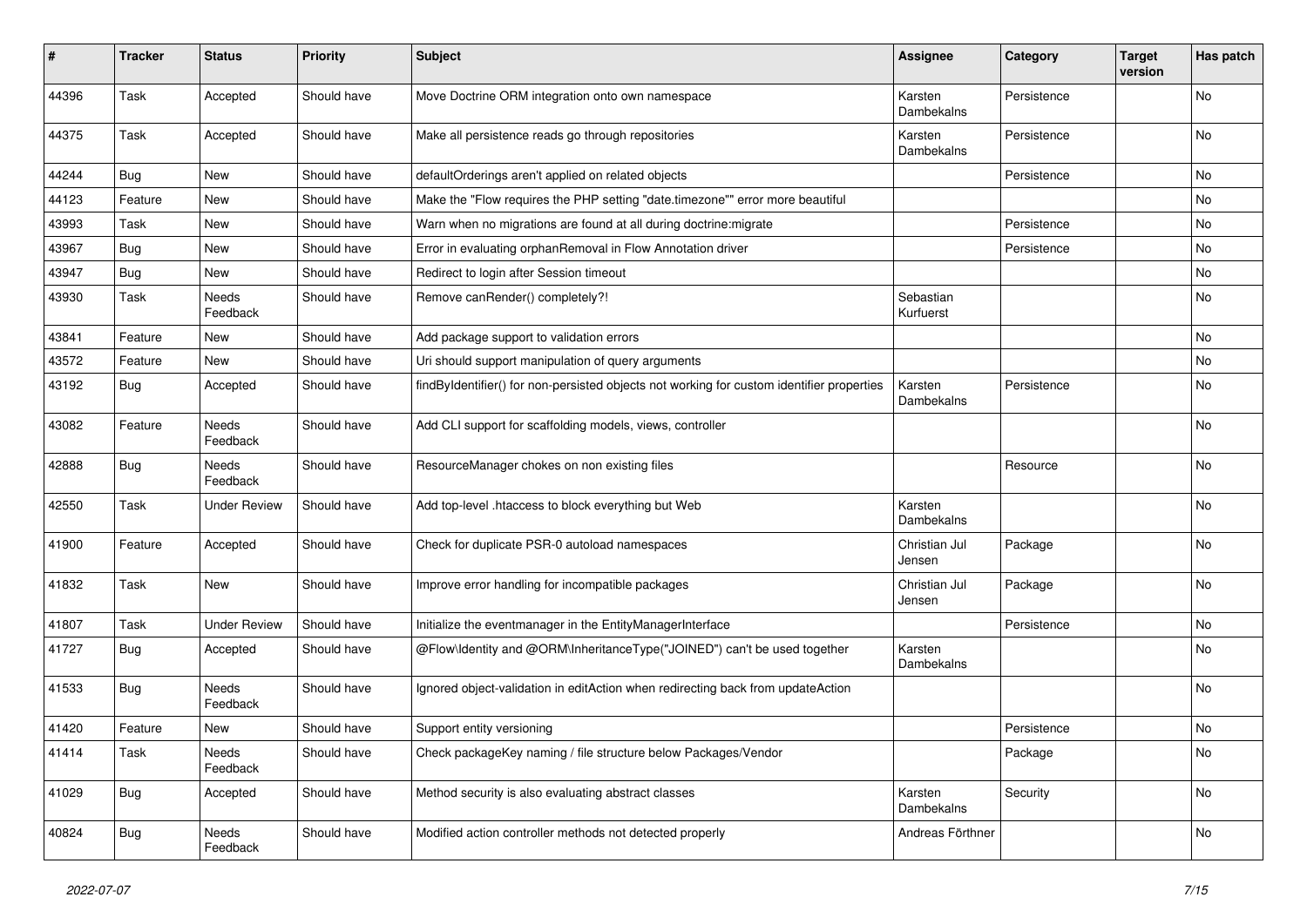| #     | <b>Tracker</b> | <b>Status</b>            | <b>Priority</b> | <b>Subject</b>                                                                                               | <b>Assignee</b>        | Category        | <b>Target</b><br>version | Has patch |
|-------|----------------|--------------------------|-----------------|--------------------------------------------------------------------------------------------------------------|------------------------|-----------------|--------------------------|-----------|
| 40410 | Bug            | Needs<br>Feedback        | Should have     | Exception when using Apc, Memcached of Redis cache backend for reflection status<br>and object configuration | Karsten<br>Dambekalns  | Cache           |                          | No        |
| 40283 | <b>Bug</b>     | New                      | Should have     | New constructor in grandparent class not called                                                              |                        | Object          |                          | No.       |
| 39910 | Feature        | Accepted                 | Should have     | Ability to query user based on roles                                                                         |                        | Security        |                          | No        |
| 39699 | <b>Bug</b>     | Accepted                 | Should have     | SQL DDL for TYPO3\FLOW3\Cache\Backend\PdoBackend                                                             | Karsten<br>Dambekalns  | Cache           |                          | No        |
| 39674 | Bug            | <b>New</b>               | Should have     | \TYPO3\FLOW3\var_dump behaves weird in controller actions doing return                                       |                        | <b>MVC</b>      |                          | No        |
| 39609 | Feature        | Accepted                 | Should have     | <b>Migration Version</b>                                                                                     | Karsten<br>Dambekalns  | - Migrations -  |                          | No        |
| 39414 | <b>Bug</b>     | New                      | Should have     | <b>Security Documentation</b>                                                                                |                        | Documentation - |                          | No        |
| 39253 | Feature        | Accepted                 | Should have     | Remove mirroring mode option and code                                                                        | Karsten<br>Dambekalns  | Resource        |                          | <b>No</b> |
| 39088 | Feature        | New                      | Should have     | Add a sgnalslot before compilation                                                                           |                        | Core            |                          | No.       |
| 38216 | <b>Bug</b>     | <b>Needs</b><br>Feedback | Should have     | Static method calls in reflected classes refer to Original class                                             |                        |                 |                          | No        |
| 38038 | Task           | Accepted                 | Should have     | Proofread FLOW3 manual                                                                                       | Ryan J. Peterson       | Documentation - |                          | No        |
| 37846 | Feature        | <b>New</b>               | Should have     | Should be able to declare more than one controllerObjectName per requestPatterns                             |                        | Security        |                          | No.       |
| 37564 | <b>Bug</b>     | New                      | Should have     | Validation of Parent Object containing properties of type ManyToOne and<br>ManyToMany to same Target         |                        | Validation      |                          | No        |
| 37405 | Feature        | <b>Under Review</b>      | Should have     | When changing a property wich is used in routing the Link-VH should direkt to the<br>new properties value    |                        | MVC - Routing   |                          | No        |
| 37373 | Feature        | <b>Under Review</b>      | Should have     | Make annotation overrides / "injection" via Objects.yaml possible                                            | <b>Marc Neuhaus</b>    | Configuration   |                          | No        |
| 37372 | Feature        | Accepted                 | Should have     | Inheritance in ORM should be configured automatically                                                        | Karsten<br>Dambekalns  | Persistence     |                          | No        |
| 37354 | <b>Bug</b>     | Accepted                 | Should have     | Do not apply generateValueHash() and generateUuid() if custom identifier is used                             | Karsten<br>Dambekalns  | Persistence     |                          | No.       |
| 37316 | <b>Bug</b>     | <b>New</b>               | Should have     | Use findBestMatchingLocale instead of getDefaultLocale?                                                      |                        | Validation      |                          | No        |
| 37302 | <b>Bug</b>     | <b>Needs</b><br>Feedback | Should have     | NumberValidator                                                                                              | Carsten Bleicker       | Validation      |                          | No.       |
| 37292 | <b>Bug</b>     | <b>Under Review</b>      | Should have     | PropertyMappingConfiguration::mapUnknownProperties is not passed down to<br>Subconfiguration                 | Sebastian<br>Kurfuerst | Property        |                          | Yes       |
| 37279 | Feature        | New                      | Should have     | Request PropertyMapping                                                                                      |                        | Property        |                          | No        |
| 36955 | Feature        | New                      | Should have     | Add type filter to var dump()                                                                                |                        | Error           |                          | No        |
| 36840 | Task           | Accepted                 | Should have     | Improve exception for wrong locales                                                                          | Karsten<br>Dambekalns  | 118n            |                          | No        |
| 36804 | Bug            | New                      | Should have     | Orphaned entities within aggregates are not removed                                                          |                        | Persistence     |                          | No        |
| 36800 | Task           | Accepted                 | Should have     | Streamline Resource object API                                                                               | Robert Lemke           | Resource        |                          | No        |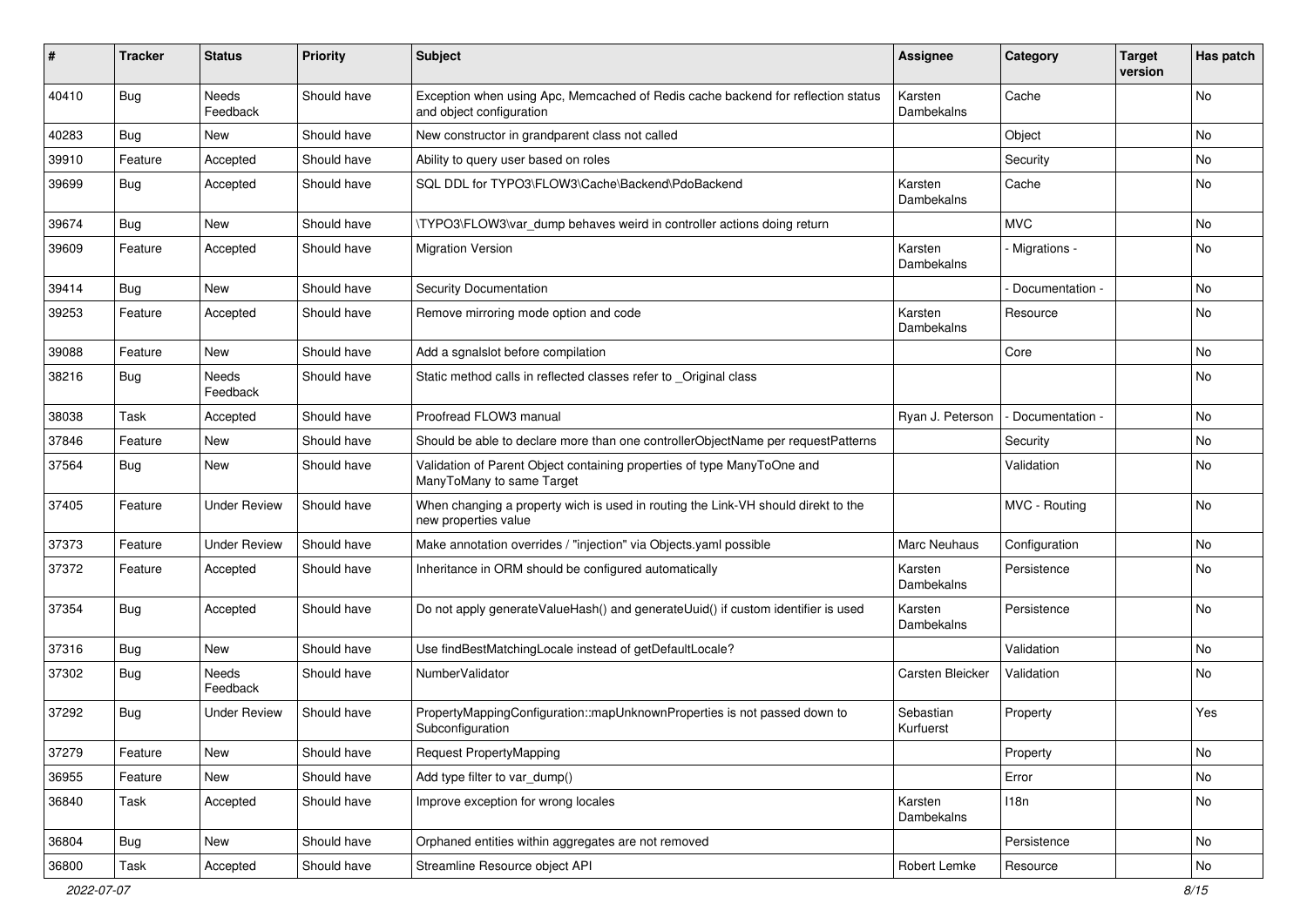| ∦     | <b>Tracker</b>   | <b>Status</b>       | <b>Priority</b> | <b>Subject</b>                                                                                | <b>Assignee</b>       | Category    | <b>Target</b><br>version | Has patch |
|-------|------------------|---------------------|-----------------|-----------------------------------------------------------------------------------------------|-----------------------|-------------|--------------------------|-----------|
| 36715 | Feature          | Accepted            | Should have     | Make simultaneous use of multiple persistence backends possible                               | Karsten<br>Dambekalns | Persistence |                          | <b>No</b> |
| 36634 | <b>Bug</b>       | New                 | Should have     | Reconstituted entities do not have their properties set when initializeObject() is called     |                       |             |                          | No        |
| 36633 | Bug              | <b>New</b>          | Should have     | Reconstituted entities should not have the FLOW3_Persistence_clone property set               |                       |             |                          | <b>No</b> |
| 36510 | Feature          | New                 | Should have     | <b>Firewall Redirect?</b>                                                                     |                       |             |                          | No        |
| 36509 | Feature          | <b>New</b>          | Should have     | redirectToUri to an uri with acl forces a 403 because of missing csrf token.                  |                       |             |                          | <b>No</b> |
| 36508 | <b>Bug</b>       | New                 | Should have     | AuthenticationProvider Request Patterns                                                       |                       | Security    |                          | No        |
| 36495 | <b>Bug</b>       | New                 | Should have     | HTTP Response is sent before persistence preventing Exceptions to be displayed on<br>redirect |                       | Persistence |                          | <b>No</b> |
| 35970 | Task             | <b>New</b>          | Should have     | Improve performance of Utility/Arrays::integerExplode by using array_map                      |                       |             |                          | <b>No</b> |
| 35783 | Feature          | New                 | Should have     | Lifecycle method after property mapping                                                       |                       | Object      |                          | No        |
| 35781 | Feature          | <b>New</b>          | Should have     | Model validation                                                                              |                       | Validation  |                          | No        |
| 35709 | Task             | New                 | Should have     | Implement global Command aliases                                                              |                       | Cli         |                          | No        |
| 35083 | Bug              | <b>New</b>          | Should have     | involving SecurityContext in Widget's __wakeup situation leads to an exception                |                       | Object      |                          | <b>No</b> |
| 35030 | Feature          | <b>Under Review</b> | Should have     | Dynamic locale detection                                                                      | Karsten<br>Dambekalns | 118n        |                          | No        |
| 34816 | Feature          | New                 | Should have     | Long text encryption                                                                          |                       | Security    |                          | No        |
| 34674 | Feature          | Accepted            | Should have     | NotFoundView is not injected in ActionController                                              | Robert Lemke          | <b>MVC</b>  |                          | <b>No</b> |
| 34404 | Bug              | New                 | Should have     | JsonView transformObject does not respect_descendAll configuration                            |                       |             |                          | No        |
| 34134 | Bug              | Needs<br>Feedback   | Should have     | PropertyMapper throws unnecessary exception                                                   | Christian Müller      | Property    |                          | Yes       |
| 33937 | Feature          | Accepted            | Should have     | Convenience method to resolve public "resource://" paths                                      | Karsten<br>Dambekalns | Resource    |                          | <b>No</b> |
| 33710 | Feature          | <b>New</b>          | Should have     | Configuration based on Domain                                                                 |                       |             |                          | <b>No</b> |
| 33587 | Feature          | New                 | Should have     | Automatically remove unused Resources                                                         |                       | Resource    |                          | No        |
| 33465 | <b>Bug</b>       | New                 | Should have     | Some vital commands to recover the system fail when recovery is needed                        |                       | Command     |                          | No        |
| 33293 | <b>Bug</b>       | New                 | Should have     | Injection to private variable results in injection of the the wrong class                     |                       |             |                          | No        |
| 33258 | Major<br>Feature | Accepted            | Should have     | Implement support for Assetic                                                                 |                       |             |                          | No        |
| 33078 | Bug              | <b>New</b>          | Should have     | No Redirect to Login                                                                          |                       | Security    |                          | No        |
| 33069 | Task             | New                 | Should have     | Make command output sparse, implement generic verbose switch                                  |                       | Command     |                          | No        |
| 33018 | Feature          | New                 | Should have     | Translator should support override of labels from other packages                              |                       | 118n        |                          | No        |
| 32985 | Feature          | New                 | Should have     | Implement Processing Rules when merging numerically-indexed arrays                            |                       | Utility     |                          | No        |
| 32607 | Feature          | Needs<br>Feedback   | Should have     | Export localized strings for JS consumption                                                   | Karsten<br>Dambekalns | 118n        |                          | No        |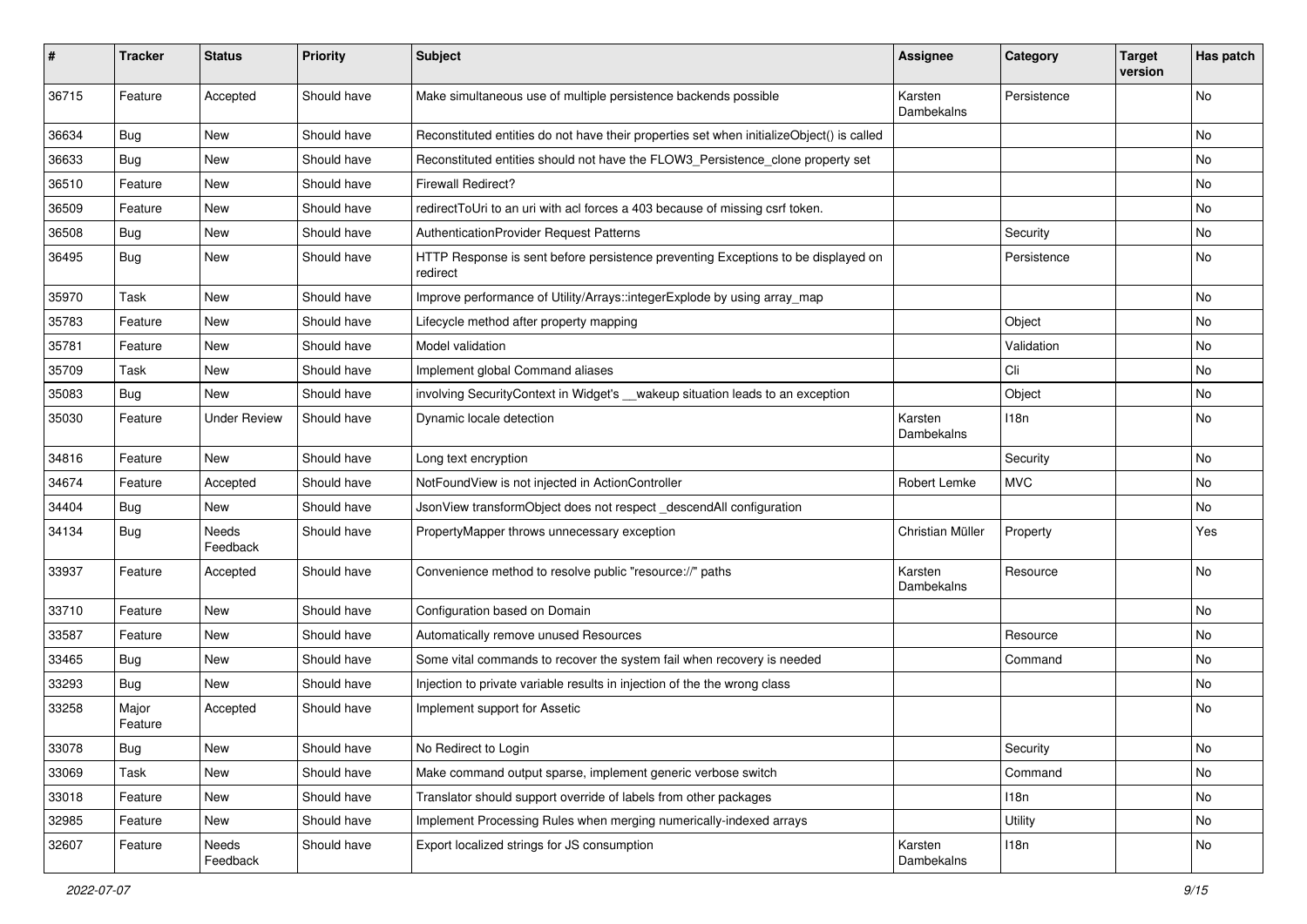| $\pmb{\sharp}$ | <b>Tracker</b> | <b>Status</b>            | <b>Priority</b> | <b>Subject</b>                                                            | <b>Assignee</b>       | Category        | <b>Target</b><br>version | Has patch |
|----------------|----------------|--------------------------|-----------------|---------------------------------------------------------------------------|-----------------------|-----------------|--------------------------|-----------|
| 32574          | Bug            | Accepted                 | Should have     | FLOW3 enters fork bombs when using cgi-fcgi vs cli                        | Karsten<br>Dambekalns | Core            |                          | <b>No</b> |
| 32294          | Feature        | <b>New</b>               | Should have     | Lazy initialization of loggers                                            |                       |                 |                          | No        |
| 32106          | Feature        | Accepted                 | Should have     | Support for Object source in PropertyMapper                               |                       | Property        |                          | Yes       |
| 31262          | Feature        | New                      | Should have     | Named arguments in Objects.yaml for constructor arguments                 |                       | Object          |                          | No        |
| 31261          | Feature        | <b>New</b>               | Should have     | Virtual objects - generate proxy classes for interfaces                   |                       | Object          |                          | No        |
| 31002          | Bug            | <b>New</b>               | Should have     | Generated sleep method handles static properties as members.              |                       | Reflection      |                          |           |
| 30933          | Feature        | Needs<br>Feedback        | Should have     | Check for unique constraints on add()                                     | Karsten<br>Dambekalns | Persistence     |                          | <b>No</b> |
| 30890          | Feature        | Accepted                 | Should have     | Developer Toolbar                                                         | Christian Müller      | <b>MVC</b>      |                          | <b>No</b> |
| 30428          | Feature        | New                      | Should have     | Cloning of request arguments                                              |                       | <b>MVC</b>      |                          |           |
| 30425          | <b>Bug</b>     | <b>New</b>               | Should have     | New methods are not updated in Policies during Development                |                       | Security        |                          |           |
| 30423          | Feature        | New                      | Should have     | Rendering template of other action without forward                        |                       | <b>MVC</b>      |                          | No        |
| 30418          | Feature        | <b>New</b>               | Should have     | Package bootstrapping following dependencies                              |                       | Core            |                          |           |
| 30258          | Feature        | New                      | Should have     | Support optional package dependencies                                     |                       |                 |                          |           |
| 29972          | Feature        | <b>Under Review</b>      | Should have     | <b>Configurable Redirects</b>                                             | <b>Tim Kandel</b>     | MVC - Routing   |                          | <b>No</b> |
| 29476          | Feature        | <b>New</b>               | Should have     | Provider rendering time and query count for request                       |                       |                 |                          |           |
| 29425          | <b>Bug</b>     | <b>New</b>               | Should have     | Deletion of a blog post with resources fails with FK constraint error     |                       | Persistence     |                          |           |
| 29387          | Feature        | Needs<br>Feedback        | Should have     | A token with wrong credentials should throw an exception                  | Andreas Förthner      | Security        |                          |           |
| 29258          | Feature        | Needs<br>Feedback        | Should have     | Provide a way to override classes by environment                          |                       |                 |                          | <b>No</b> |
| 29202          | Task           | <b>New</b>               | Should have     | Provide a Cherokee Server Configuration for FLOW3                         |                       | Documentation - |                          |           |
| 28399          | Feature        | Needs<br>Feedback        | Should have     | Validation message and code should be configurable for bundled validators |                       | Validation      |                          | <b>No</b> |
| 28319          | <b>Bug</b>     | <b>Needs</b><br>Feedback | Should have     | Access denied will be logged at the wrong location in nested calls        |                       | Security        |                          | <b>No</b> |
| 28231          | Feature        | <b>New</b>               | Should have     | Allow output to STDERR for CLI Response                                   |                       | <b>MVC</b>      |                          |           |
| 28136          | Feature        | <b>New</b>               | Should have     | HTTP Semantics for Transactions and more                                  |                       | Persistence     |                          | No.       |
| 28074          | Feature        | Needs<br>Feedback        | Should have     | Provide a shell script that installs Phoenix or FLOW3 from git            | Markus Bucher         |                 |                          | No        |
| 28052          | Feature        | On Hold                  | Should have     | Possibility to enable or disable accounts                                 | Julian Kleinhans      | Security        |                          | No.       |
| 28016          | <b>Bug</b>     | Needs<br>Feedback        | Should have     | Cascade remove of cleared ArrayCollection                                 | Karsten<br>Dambekalns | Persistence     |                          | No        |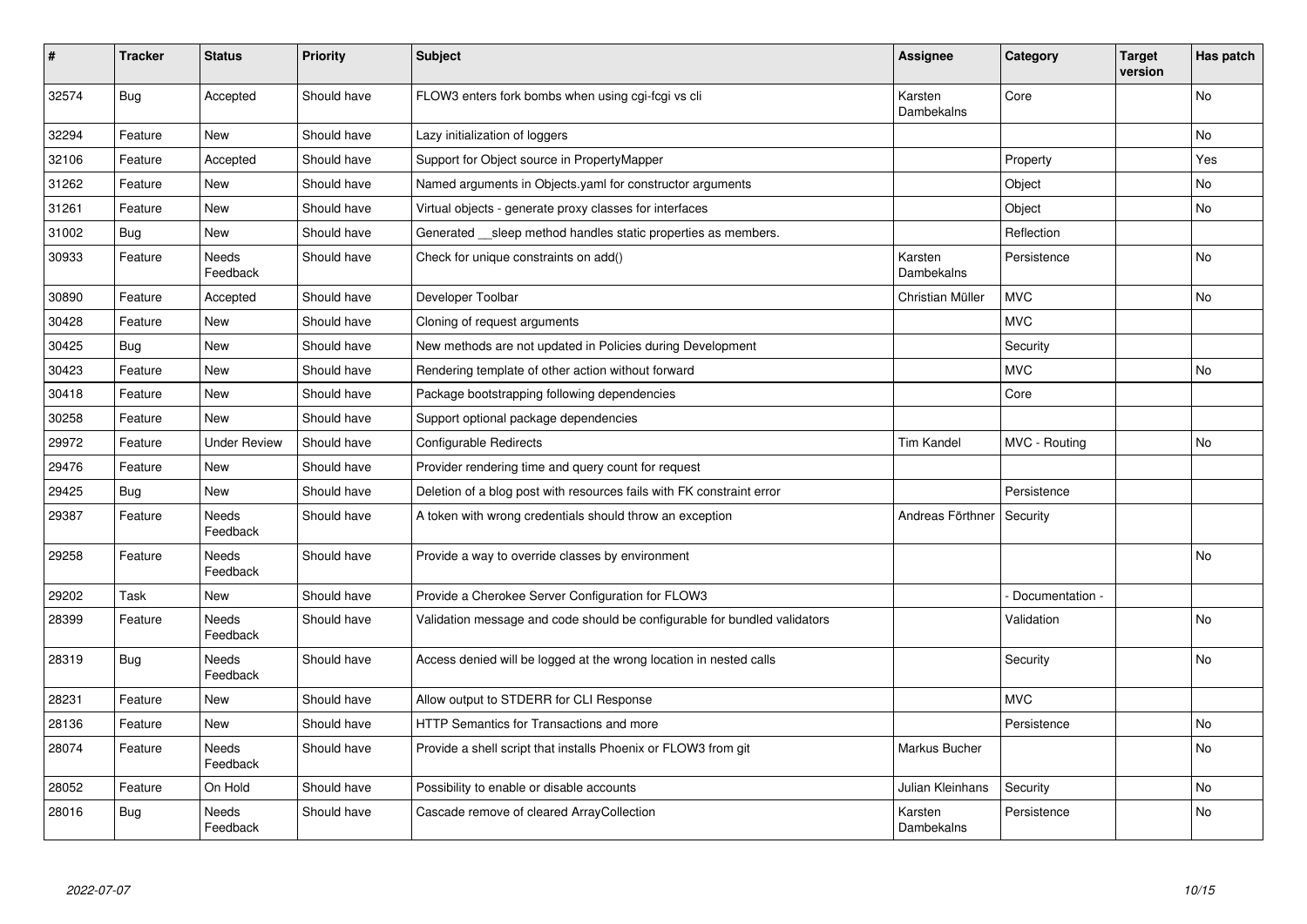| ∦     | <b>Tracker</b> | <b>Status</b>     | <b>Priority</b> | <b>Subject</b>                                                                         | <b>Assignee</b>       | Category         | <b>Target</b><br>version | Has patch |
|-------|----------------|-------------------|-----------------|----------------------------------------------------------------------------------------|-----------------------|------------------|--------------------------|-----------|
| 27721 | Bug            | Needs<br>Feedback | Should have     | Permissions of uploaded resources not correct                                          | Karsten<br>Dambekalns | Resource         |                          | No        |
| 27322 | Feature        | On Hold           | Should have     | Add support for Appserver-in-PHP, which could result in much faster executions.        | Christopher<br>Hlubek |                  |                          | No        |
| 27088 | Bug            | On Hold           | Should have     | initializeObject() is called too early when reconstructing entities                    |                       | Object           |                          | No        |
| 27045 | <b>Bug</b>     | New               | Should have     | Introduced properties are not available in the reflection service during a compile run |                       | <b>AOP</b>       |                          |           |
| 26986 | Feature        | Accepted          | Should have     | Debug toolbar                                                                          | Christian Müller      |                  |                          | No        |
| 26943 | Feature        | Needs<br>Feedback | Should have     | Add i18n support to domain models                                                      | Karsten<br>Dambekalns | 118n             |                          | No        |
| 26767 | Feature        | New               | Should have     | Reflection method to get a method return type and documentation                        |                       | Reflection       |                          |           |
| 26765 | Feature        | Accepted          | Should have     | Support class schema features for every reflected class                                | Karsten<br>Dambekalns | Reflection       |                          | No        |
| 26745 | Feature        | New               | Should have     | MVC should know about entities lying in the session                                    |                       | <b>MVC</b>       |                          | No        |
| 25988 | Bug            | New               | Should have     | Useless proxies are built for some classes                                             |                       | Object           |                          |           |
| 25907 | Task           | <b>New</b>        | Should have     | Referrer should only contain the URI of the previous request                           |                       | <b>MVC</b>       |                          |           |
| 13559 | Bug            | Accepted          | Should have     | ObjectSerializer failes with persistent objects within arrays                          | Karsten<br>Dambekalns | Persistence      |                          | No        |
| 9968  | Feature        | New               | Should have     | Promote security publishing configuration automatically when persisting models         | Andreas Förthner      | Security         |                          |           |
| 9861  | Feature        | Needs<br>Feedback | Should have     | Leave logging up and running as long as possible                                       |                       | Log              |                          | No        |
| 9537  | Feature        | <b>New</b>        | Should have     | Query criterions should be able to compare whole objects                               |                       | Persistence      |                          |           |
| 9313  | Feature        | <b>New</b>        | Should have     | Support for currencies                                                                 |                       | 118 <sub>n</sub> |                          | No        |
| 8464  | Feature        | <b>New</b>        | Should have     | Write settings using the ConfigurationManager                                          |                       | Configuration    |                          | No        |
| 8463  | Feature        | New               | Should have     | Check security policy for objects reconstituted in the session scope                   |                       | Security         |                          |           |
| 8462  | Feature        | <b>New</b>        | Should have     | Check subobjects in query rewriting                                                    |                       | Security         |                          |           |
| 6712  | Feature        | Accepted          | Should have     | Implement mixin support                                                                | Robert Lemke          | <b>AOP</b>       |                          |           |
| 6178  | Feature        | New               | Should have     | Implement FileType and FileSize validators                                             |                       | Validation       |                          |           |
| 5774  | Feature        | <b>New</b>        | Should have     | Package Manager should clear all cache entries tagged with %PACKAGE%                   |                       | Package          |                          |           |
| 5442  | Feature        | New               | Should have     | Destroy session / logout user on deleting an account                                   | Andreas Förthner      | Security         |                          |           |
| 4146  | Feature        | Accepted          | Should have     | Support typed parameters for validation                                                | Karsten<br>Dambekalns | Validation       |                          |           |
| 3728  | Feature        | New               | Should have     | Support arrays of objects as controller arguments                                      |                       | <b>MVC</b>       |                          |           |
| 3621  | Feature        | New               | Should have     | Implement dynamic firewall filter registration                                         | Andreas Förthner      | Security         |                          |           |
| 3619  | Feature        | New               | Should have     | Implement System Policy Support/System Security                                        | Andreas Förthner      | Security         |                          |           |
| 3588  | Feature        | Accepted          | Should have     | Support value objects in the Object Factory                                            | Robert Lemke          | Object           |                          |           |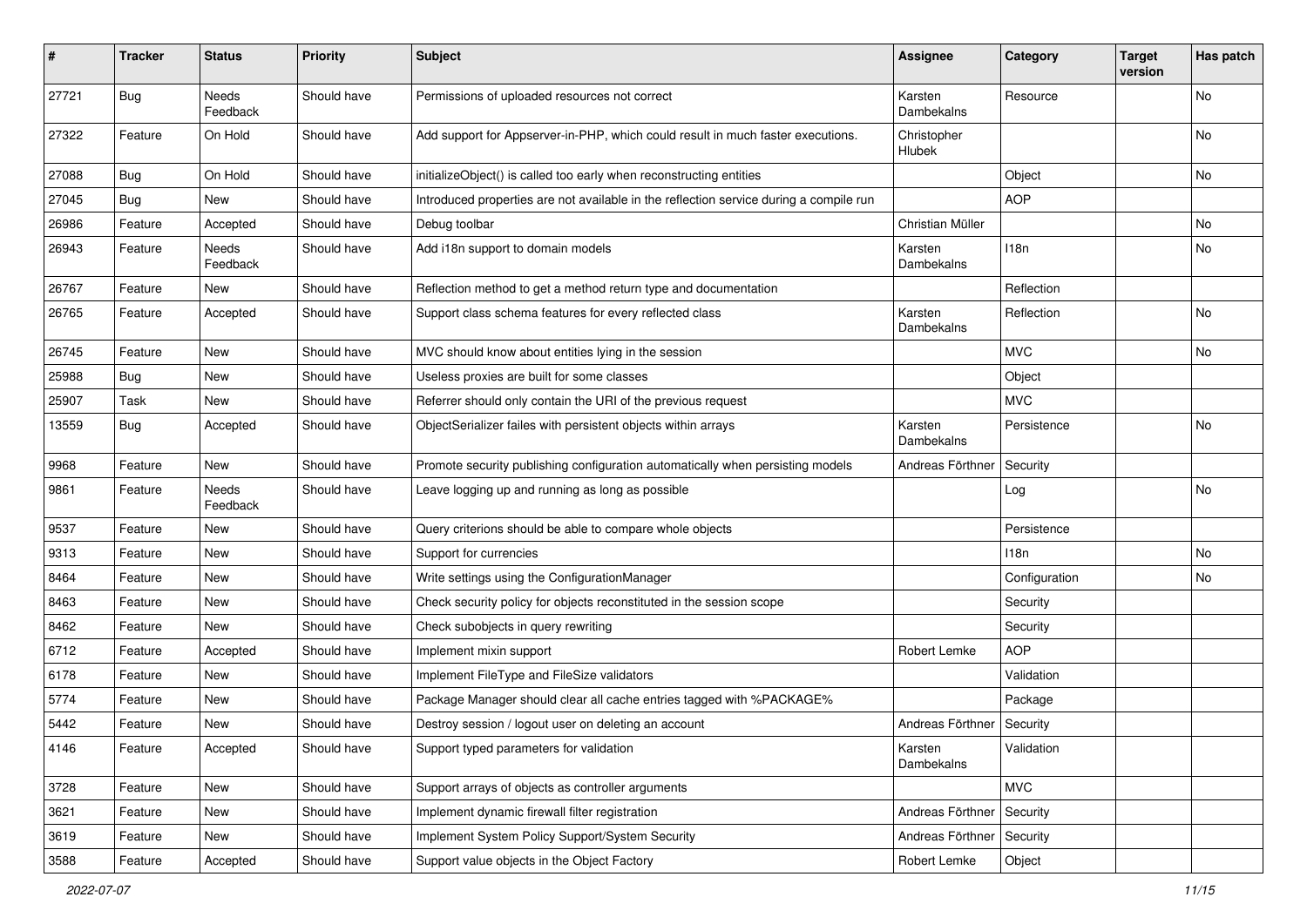| #     | Tracker          | <b>Status</b>       | <b>Priority</b> | <b>Subject</b>                                                                                | <b>Assignee</b>       | Category      | <b>Target</b><br>version | Has patch |
|-------|------------------|---------------------|-----------------|-----------------------------------------------------------------------------------------------|-----------------------|---------------|--------------------------|-----------|
| 3585  | Major<br>Feature | <b>New</b>          | Should have     | Implement support for value objects                                                           |                       |               |                          | No        |
| 3312  | Feature          | Needs<br>Feedback   | Should have     | Allow for easy logging by annotations                                                         | <b>Robert Lemke</b>   | Log           |                          |           |
| 3306  | Feature          | Accepted            | Should have     | Flush routes cache automatically on class file modifications                                  | Robert Lemke          | <b>MVC</b>    |                          |           |
| 3153  | Feature          | New                 | Should have     | Support of action based filter rules defined by annotation.                                   |                       | <b>MVC</b>    |                          |           |
| 2817  | Feature          | Needs<br>Feedback   | Should have     | Provide safeguard for preventing multiple submits of a form                                   |                       | <b>MVC</b>    |                          | No        |
| 1856  | Feature          | New                 | Should have     | The Package Manager checks dependencies between packages on each activation /<br>deactivation | Christopher<br>Hlubek | Package       |                          |           |
| 890   | Feature          | New                 | Should have     | Add priority for advice chains                                                                | Robert Lemke          | <b>AOP</b>    |                          |           |
| 47950 | Bug              | <b>New</b>          | Should have     | import of remote resources                                                                    |                       | Resource      | 2.0.1                    | No        |
| 47858 | <b>Bug</b>       | Needs<br>Feedback   | Should have     | Remove .htaccess from Composer Installer Essentials                                           | Christopher<br>Hlubek | Package       | 2.0.1                    | No.       |
| 47487 | <b>Bug</b>       | New                 | Should have     | Functional test classes in package without classes are not compiled                           |                       | Core          | 2.0.1                    | No        |
| 47325 | <b>Bug</b>       | <b>Under Review</b> | Should have     | ReflectionData and classSchema caches need not be freezable                                   |                       | Reflection    | 2.0.1                    | No        |
| 46425 | Task             | <b>Under Review</b> | Should have     | DI proxy classes use raw reflection instead of RelfectionService                              | Christian Müller      | Core          | 2.0.1                    | No.       |
| 44361 | <b>Bug</b>       | New                 | Should have     | TYPO3\Flow\I18n\Formatter\DatetimeFormatter - caching DATETIME type                           |                       | 118n          | 2.0.1                    | No        |
| 44203 | Bug              | Needs<br>Feedback   | Should have     | Session implementation is still racy                                                          | Robert Lemke          | Session       | 2.0.1                    | No        |
| 44186 | <b>Bug</b>       | New                 | Should have     | Request does not accept custom Content-Type                                                   |                       | <b>MVC</b>    | 2.0.1                    | No        |
| 44185 | Bug              | New                 | Should have     | XML body always need a root node                                                              |                       | <b>MVC</b>    | 2.0.1                    | No        |
| 44184 | <b>Bug</b>       | New                 | Should have     | Request arguments are not merged correctly for single object actions                          |                       | <b>MVC</b>    | 2.0.1                    | No        |
| 44148 | <b>Bug</b>       | <b>New</b>          | Should have     | Documentation for executeCommand() needs clarification                                        |                       |               | 2.0.1                    | No        |
| 43541 | <b>Bug</b>       | New                 | Should have     | Incomplete classes path detection for PSR-0                                                   |                       | Core          | 2.0.1                    | No        |
| 43190 | <b>Bug</b>       | Accepted            | Should have     | Misleading exception message for incompatible database structure                              | Karsten<br>Dambekalns | Persistence   | 2.0.1                    | No        |
| 42465 | Task             | New                 | Should have     | Document i18n settings                                                                        |                       | Documentation | 2.0.1                    | No        |
| 39096 | <b>Bug</b>       | New                 | Should have     | Unnecessary compile invoked in non production context?                                        |                       | Core          | 2.0.1                    | No        |
| 58927 | Bug              | New                 | Should have     | Overlapping ressouce definitions in Policy.yaml resolved incorrectly                          |                       | Security      | 2.1                      | No        |
| 58153 | Bug              | New                 | Should have     | Session - Scope, Property with interface annotation fails at wakeup                           |                       | <b>AOP</b>    | 2.1                      | No        |
| 62292 | Major<br>Feature | New                 | Should have     | Support for entity translation                                                                |                       | 118n          | 2.x                      | No        |
| 58579 | Feature          | New                 | Should have     | Adding own environment constants to Flow                                                      |                       |               | 2.x                      | No        |
| 57374 | Bug              | New                 | Should have     | Persisted entities saved in session are not resolved                                          |                       | Session       | 2.x                      | No        |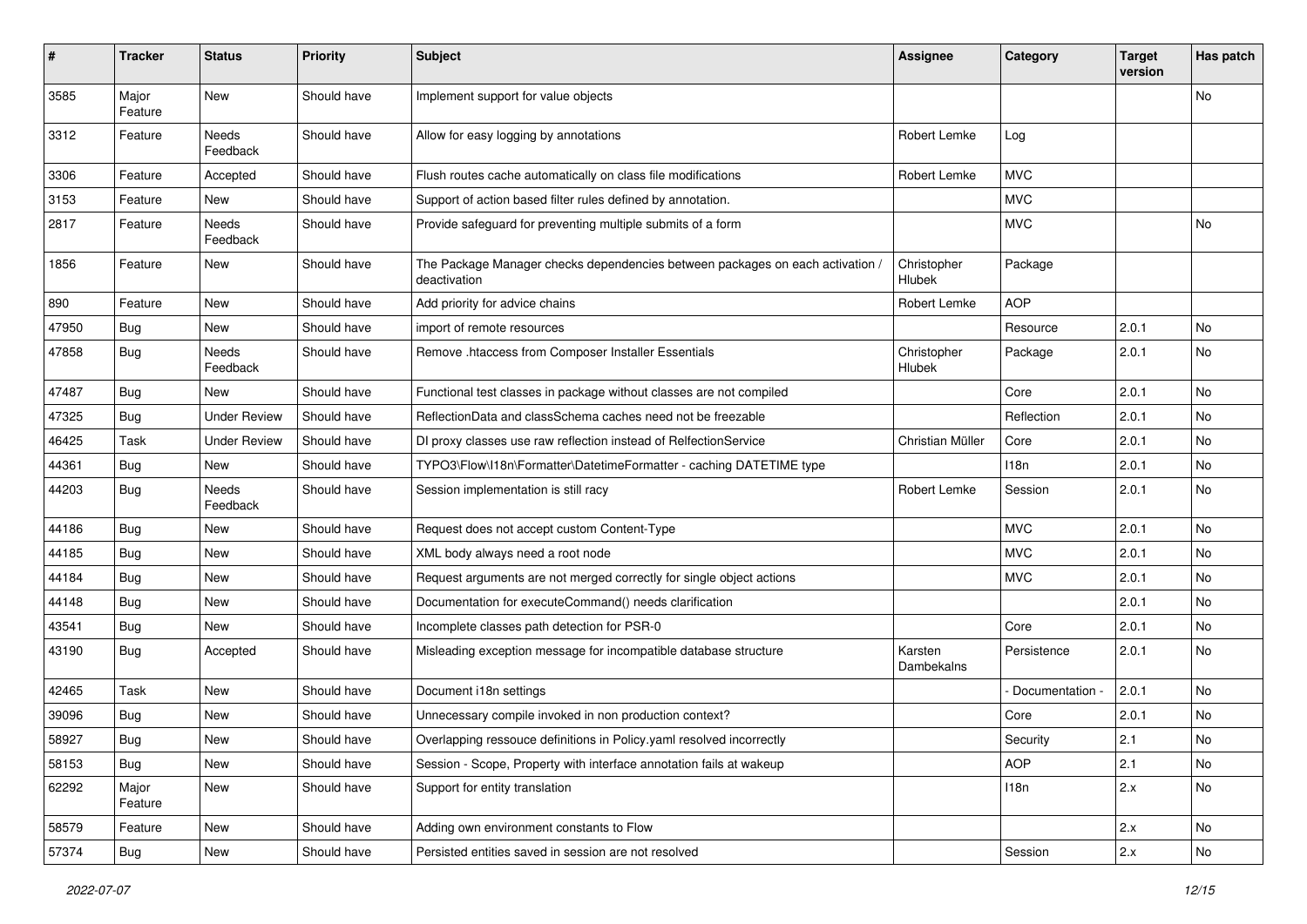| #     | <b>Tracker</b> | <b>Status</b>       | <b>Priority</b> | <b>Subject</b>                                                                                                       | <b>Assignee</b>             | Category                  | <b>Target</b><br>version | Has patch |
|-------|----------------|---------------------|-----------------|----------------------------------------------------------------------------------------------------------------------|-----------------------------|---------------------------|--------------------------|-----------|
| 51847 | Bug            | <b>New</b>          | Should have     | Overiding controller actions with other required parameter sets results in fatal error.                              |                             | Reflection                | 2.x                      | No        |
| 59878 | <b>Bug</b>     | New                 | Must have       | TYPO3\Flow\Core\Booting\Exception\SubProcessException thrown in file Scripts.php                                     |                             | Error Handler<br>Report - | 1.1.1                    | No        |
| 39791 | <b>Bug</b>     | <b>New</b>          | Must have       | Reflection data of old aspect is not removed                                                                         |                             | Reflection                | 1.1.1                    | No        |
| 58975 | <b>Bug</b>     | New                 | Must have       | Fix command for Linux in Qucikstart documentation                                                                    |                             | Documentation -           |                          | No.       |
| 58622 | Feature        | New                 | Must have       | Clearer Exception: Array to string conversion                                                                        |                             | Core                      |                          | No.       |
| 58494 | <b>Bug</b>     | Needs<br>Feedback   | Must have       | Inifinite redirects if index.php presents in URI                                                                     | <b>Bastian</b><br>Waidelich | MVC - Routing             |                          | No        |
| 57541 | <b>Bug</b>     | <b>Under Review</b> | Must have       | Content Security: operands work intrinsically differently in Rewrite and Manual check                                |                             | Security                  |                          | No.       |
| 56856 | Bug            | <b>Under Review</b> | Must have       | Fix StandardView Template                                                                                            |                             |                           |                          | No        |
| 56744 | Feature        | New                 | Must have       | stay logged in                                                                                                       |                             |                           |                          | No        |
| 56601 | <b>Bug</b>     | <b>Under Review</b> | Must have       | PersistenceManager wrong handling of ORM\ld                                                                          |                             |                           |                          | No        |
| 56544 | Bug            | New                 | Must have       | FLOW Exception on tar package inclusion via composer                                                                 |                             | Core                      |                          | No        |
| 55937 | <b>Bug</b>     | New                 | Must have       | FlashMessage queue is lost                                                                                           |                             | Session                   |                          | No.       |
| 55870 | Feature        | New                 | Must have       | Enhance f:form.textfield or add a f:form.datefield VH with enhanced validation and<br>propertymapping                | Christian Müller            |                           |                          | No        |
| 54549 | <b>Bug</b>     | <b>New</b>          | Must have       | PackageManager::createPackage is incompatible to PackageManagerInterface                                             |                             |                           |                          | No        |
| 54451 | <b>Bug</b>     | New                 | Must have       | No functionality at Apache environments with suexec                                                                  |                             |                           |                          | No        |
| 51120 | Bug            | New                 | Must have       | \TYPO3\Flow\Core\Booting::buildSubprocessCommand - wrong command if passed<br>more than one parameters               |                             | Core                      |                          | No        |
| 50115 | Feature        | <b>Under Review</b> | Must have       | During the policy loading, we need to take care if class exist                                                       | Dominique Feyer             | Security                  |                          | Yes       |
| 49423 | <b>Bug</b>     | New                 | Must have       | Role name and packageKey are not accessible                                                                          |                             |                           |                          | No.       |
| 49373 | <b>Bug</b>     | New                 | Must have       | Methods policy with key "Controllers" is ignored                                                                     |                             | Security                  |                          | No        |
| 47073 | <b>Bug</b>     | New                 | Must have       | Cookie causes Error after Update                                                                                     |                             | <b>Http</b>               |                          | No        |
| 46689 | Bug            | New                 | Must have       | The new ClassLoader swallows Fatal Errors                                                                            | Marc Neuhaus                |                           |                          | No        |
| 46120 | <b>Bug</b>     | New                 | Must have       | Important step missing in the installation chapter                                                                   |                             | Documentation -           |                          | No        |
| 46097 | Bug            | New                 | Must have       | Logged in user gets session of an other logged in user                                                               | Robert Lemke                | Session                   |                          | No        |
| 45253 | Task           | Accepted            | Must have       | Throw exception in PointcutMethodNameFilter if given method's argument does not<br>match the actual method signature | Christian Müller            | Security                  |                          | No        |
| 45249 | Bug            | New                 | Must have       | Update composer project-create command listing                                                                       |                             | Documentation -           |                          | No        |
| 44738 | Feature        | New                 | Must have       | Re-Validation of argument's custom validators                                                                        |                             | Validation                |                          | No        |
| 44314 | Task           | Accepted            | Must have       | slightly file permissions for /Configuration/* and /Data/Persistent/EncryptionKey                                    | Karsten<br>Dambekalns       | Security                  |                          | No        |
| 43621 | Bug            | <b>Under Review</b> | Must have       | Composer installer overwrites Settings.yaml.example                                                                  | Karsten<br>Dambekalns       |                           |                          | No        |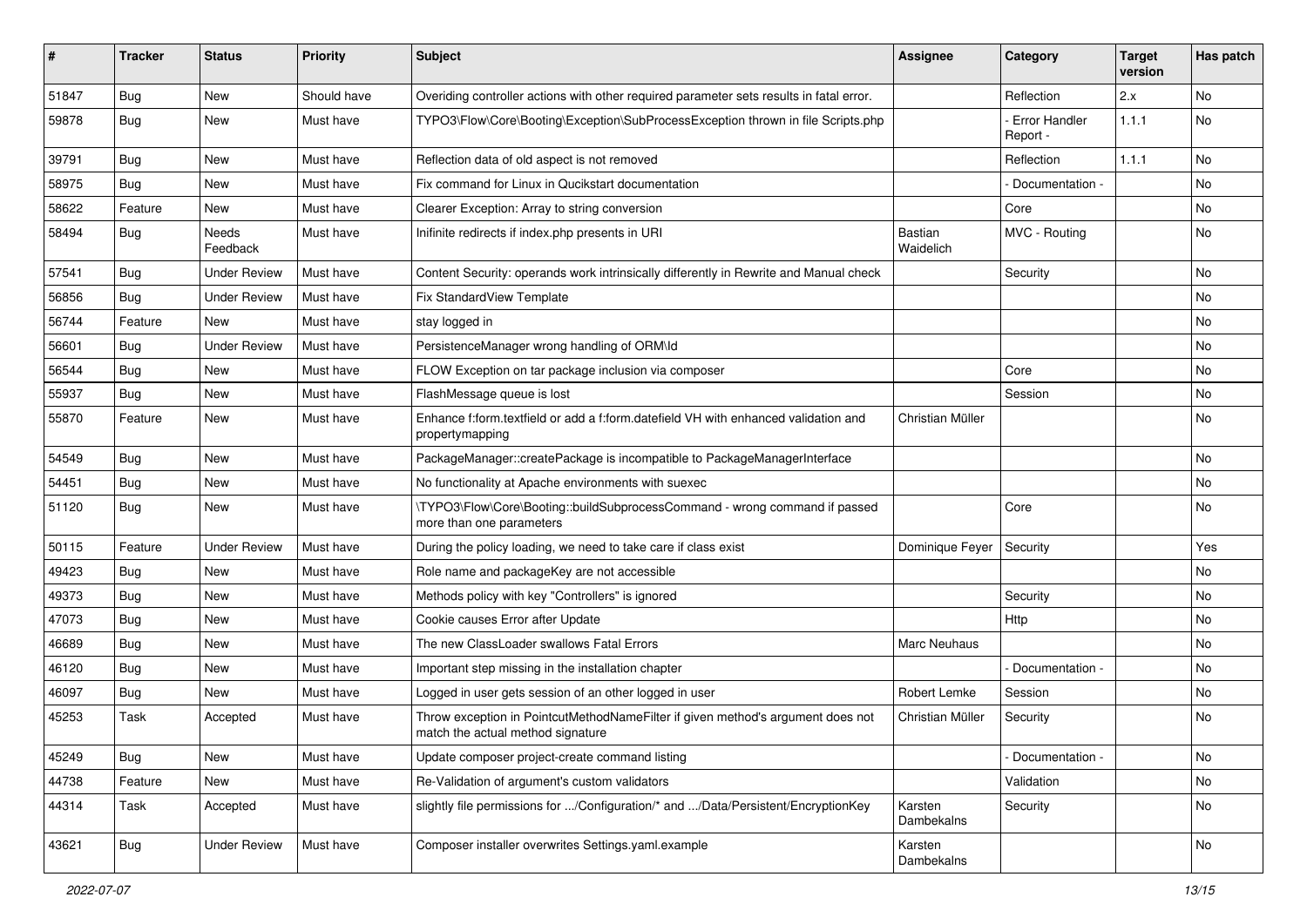| #     | <b>Tracker</b> | <b>Status</b>       | <b>Priority</b> | Subject                                                                                                                 | <b>Assignee</b>       | Category    | <b>Target</b><br>version | Has patch |
|-------|----------------|---------------------|-----------------|-------------------------------------------------------------------------------------------------------------------------|-----------------------|-------------|--------------------------|-----------|
| 42606 | <b>Bug</b>     | <b>New</b>          | Must have       | Content Security with nested objects                                                                                    |                       | Security    |                          | No        |
| 42520 | <b>Bug</b>     | New                 | Must have       | Cache must be flushed globally for package state changes                                                                |                       | Core        |                          | No        |
| 41496 | <b>Bug</b>     | New                 | Must have       | Upload identical Resources, deleting fails                                                                              |                       | Resource    |                          | No        |
| 41148 | <b>Bug</b>     | New                 | Must have       | Converting of ValueObjects                                                                                              |                       |             |                          | No        |
| 40555 | Feature        | Accepted            | Must have       | Missing command arguments parameter in Core\Booting\Scripts::executeCommand()                                           | Karsten<br>Dambekalns | Core        |                          | Yes       |
| 38980 | <b>Bug</b>     | New                 | Must have       | ActionController: behavior of required arguments is not consistent                                                      |                       | Validation  |                          | No        |
| 38065 | Feature        | New                 | Must have       | Implement content security for DQL queries                                                                              | Andreas Förthner      | Security    |                          | No        |
| 37571 | <b>Bug</b>     | New                 | Must have       | Inherited proxies fail when implementing __clone                                                                        |                       | <b>AOP</b>  |                          | No        |
| 37473 | <b>Bug</b>     | New                 | Must have       | Subsequent Exceptions related to Doctrine Entity Manager makes it snap shut                                             |                       | - Testing - |                          | No        |
| 37352 | <b>Bug</b>     | <b>Under Review</b> | Must have       | generateValueHash() should use getIdentifierByObject()                                                                  | Karsten<br>Dambekalns | Persistence |                          | No        |
| 37227 | <b>Bug</b>     | On Hold             | Must have       | securityContext->getParty is not available in widget context                                                            |                       | Session     |                          | No        |
| 37212 | Feature        | Accepted            | Must have       | Edge Side Includes (ESI)                                                                                                | Robert Lemke          | Http        |                          | No        |
| 35868 | <b>Bug</b>     | On Hold             | Must have       | Unstable condition in Utility\Environment                                                                               | Karsten<br>Dambekalns | Environment |                          | No        |
| 35831 | <b>Bug</b>     | <b>New</b>          | Must have       | Deleting or unpublishing of a resource deletes all published symlinks<br>(Web/_Resources/Persistent)                    |                       |             |                          | No        |
| 35720 | <b>Bug</b>     | <b>New</b>          | Must have       | Access denied Exception for widget links to actions with a policy                                                       |                       | Security    |                          | No        |
| 34879 | <b>Bug</b>     | Accepted            | Must have       | Proxied object is not update()able                                                                                      | Karsten<br>Dambekalns | Persistence |                          | No        |
| 33055 | <b>Bug</b>     | <b>New</b>          | Must have       | AccessDeniedException instead of WebRedirect                                                                            |                       | Security    |                          | <b>No</b> |
| 33024 | <b>Bug</b>     | Accepted            | Must have       | Exception when validating a float in a Model with the Number validator                                                  | Karsten<br>Dambekalns | 118n        |                          | No        |
| 32873 | <b>Bug</b>     | Accepted            | Must have       | Value changes for logged in account are not persisted due to session serialization                                      | Karsten<br>Dambekalns |             |                          | No        |
| 32869 | <b>Bug</b>     | <b>New</b>          | Must have       | Security config tokenClass doesnt throw exception if not found the class                                                |                       | Security    |                          | No        |
| 32425 | <b>Bug</b>     | Accepted            | Must have       | IpAddressRange methods not completly implemented                                                                        | Karsten<br>Dambekalns | Security    |                          | Yes       |
| 32105 | <b>Bug</b>     | New                 | Must have       | Ignore Validation ignored if ACL is set for this controller action                                                      |                       | Security    |                          | No        |
| 31500 | Bug            | <b>Under Review</b> | Must have       | Argument validation for CLI requests is not done                                                                        | Karsten<br>Dambekalns | Validation  |                          | No        |
| 31210 | Bug            | New                 | Must have       | constructor of proxy class not compatible with interfaces defening a constructor                                        |                       | Object      |                          | No        |
| 30424 | Bug            | New                 | Must have       | Forward object arguments with changes                                                                                   |                       | <b>MVC</b>  |                          |           |
| 29405 | <b>Bug</b>     | New                 | Must have       | When storing a new entity inside the session, it will be fully serialized instead of just<br>the reference being stored |                       | Session     |                          |           |